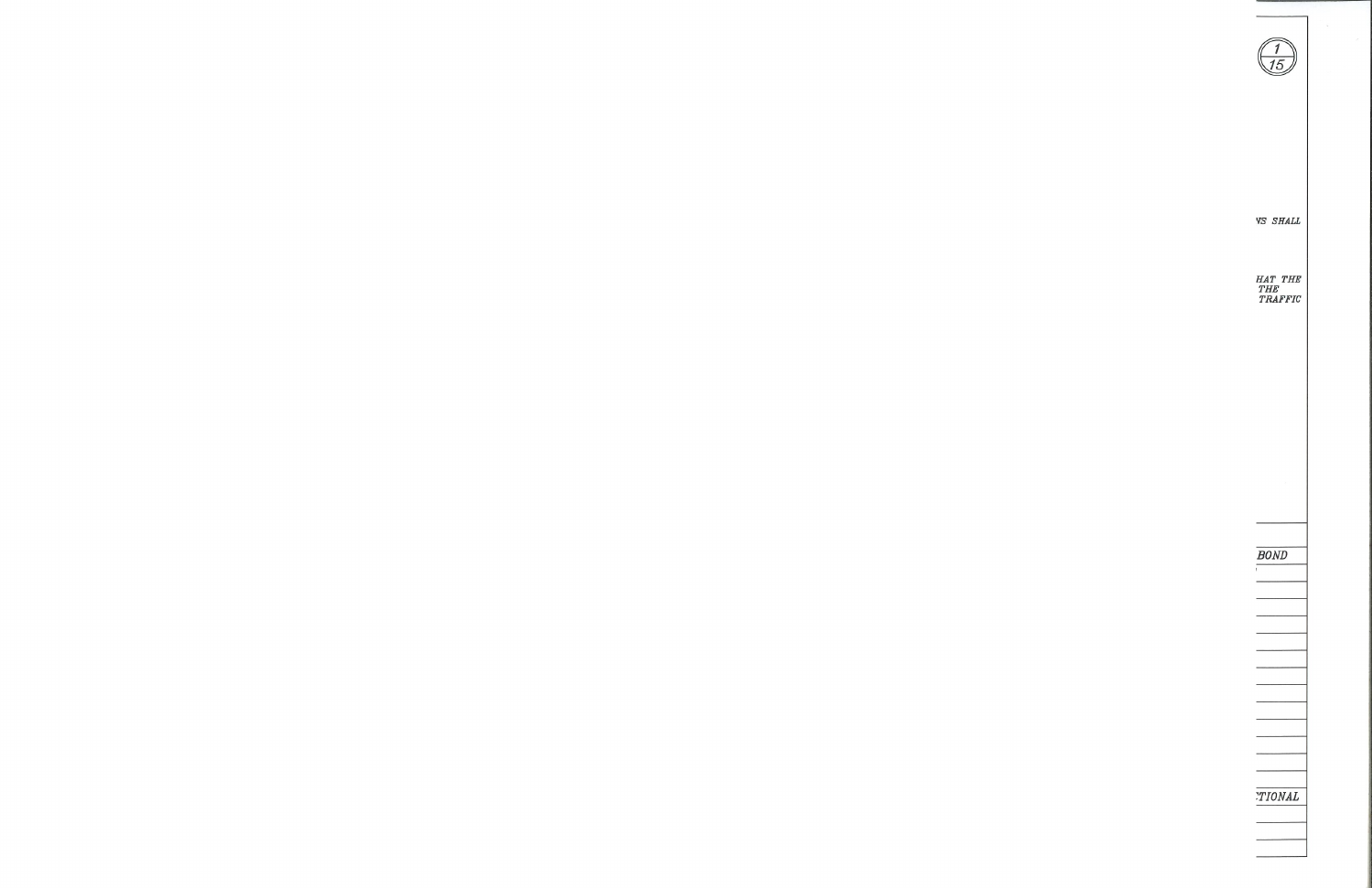# LOCATION DETAIL

# GENERAL NOTES



### CONTINGENCY QUANTITIES

THE CONTRACTOR SHALL NOT ORDER MATERIALS OR PERFORM WORK DESIGNATED BY PLAN NOTE TO BE USED "AS DIRECTED BY THE ENGINEER" OR AS SPECIFIED IN THE CONTINGENCY ROW OF EACH TOWNSHIP QUANTITY SHEET; UNLESS AUTHORIZED BY THE ENGINEER. THE ACTUAL WORK LOCATIONS AND QUANTITIES USED FOR SUCH ITEMS SHALL BE MADE A MATTER OF RECORD BY INCORPORATION INTO THE FINAL CHANGE ORDER GOVERNING COMPLETION OF THE PROJECT.

### 606-RAISING EXISTING GUARDRAIL

WHEN CALLED FOR ON THE PLANS, RESET EXISTING GUARDRAIL TO THE HEIGHT SHOWN ON THE APPLICABLE STANDARD CONSTRUCTION DRAWINGS AND LOCATION DETAIL SHOWN ON THIS PAGE, MEASURED FROM THE TOP OF THE RAIL TO THE FINISHED SHOULDER SURFACE BELOW THE RAIL.<br>RAISE AND LOWER THE POSTS SEVERAL TIMES TO PREVENT SETTLEMENT AND THEN RE-DRIVE THEM TO THE HEIGHT SHOWN ON THE PLANS. USE OTHER METHODS IF APPROVED.

### 606-GUARDRAIL, MISC.

THIS ITEM WILL BE USED FOR MINOR ADJUSTMENTS TO CONNECT NEW END SECTIONS TO EXISTING RAIL.

### UNDERGROUND UTILITIES

IT IS THE CONTRACTOR'S RESPONSIBILITY TO HAVE UNDERGROUND UTILITIES MARKED PRIOR TO CONSTRUCTION BY NOTIFYING THE OHIO UTILITY PROTECTION SERVICE AT 1-800-362-2764. NON-MEMBERS SHALL BE CONTACTED DIRECTLY. THE FOLLOWING LIST OF UTILITY OWNERS HAVE FACILITIES WITHIN THE PROJECT LIMITS:

| TOLEDO EDISON                   | AMERICAN ELECTRIC POWER MEDIA ONE CABLEVISION | $(800)$ 425-2225 | COLUMBIA GAS OF OHIO  |
|---------------------------------|-----------------------------------------------|------------------|-----------------------|
| $(419)$ 334-7541                | $(800)$ 672-2231                              |                  | $(419)$ 957-2296      |
| AT&T CENTURY LINK BUCKEYE CABLE | $(419)$ 724-9800                              | SPECTRUM (TWC)   | FRONT ROW CABLEVISION |
| $(419)$ 559-4024                |                                               | $(419)$ 332-6972 | $(800)$ 344-2288      |

**GUARDRAIL REMOVED** 

EXISTING GUARDRAIL SHALL BE CAREFULLY DISMANTLED AND STORED FOR SALVAGE FOR SANDUSKY COUNTY. PAYMENT FOR THE ABOVE SHALL BE INCLUDED IN THE CONTRACT PRICE FOR ITEM 202, GUARDRAIL REMOVED FOR STORAGE. SALVAGE ITEMS INCLUDE, BUT ARE NOT LIMITED TO, RAIL, POSTS, BLOCKS, BOLTS, PLATES, ANCHOR ASSEMBLIES, END ASSEMBLIES.

ALL HOLES REMAINING AFTER REMOVAL OF GUARDRAIL POSTS SHALL BE FILLED WITH GRANULAR MATERIAL RESULTING FROM GUARDRAIL CONSTRUCTION, FILL MATERIAL SHALL BE APPROVED BY THE ENGINEER.

MATERIAL PLACED IN HOLES SHALL BE THOROUGHLY COMPACTED AND LEVELED OFF AS DIRECTED BY THE ENGINEER. PAYMENT FOR THE ABOVE SHALL BE INCLUDED IN THE UNIT PRICE BID FOR ITEM 202 GUARDRAIL REMOVED FOR STORAGE.

CONNECTION BETWEEN EXISTING AND PROPOSED GUARDRAIL

WHEN IT IS NECESSARY TO SPLICE PROPOSED GUARDRAIL TO EXISTING GUARDRAIL, ONLY THE EXISTING SHALL BE CUT, DRILLED, OR PUNCHED. THE CONNECTION SHALL BE MADE USING A W-BEAM, BEAM SPLICE AS SHOWN ON AASHTO M 180-12, EXCEPT THE BEAM WASHERS ARE NOT TO BE USED. PAYMENT SHALL BE INCLUDED IN THE CONTRACT PRICE FOR THE RESPECTIVE BID ITEMS.

### ITEM 614, MAINTAINING TRAFFIC

A MINIMUM OF ONE LANE OF TRAFFIC IN EACH DIRECTION SHALL BE  $\,$  MAINTAINED AT ALL TIMES BY USE OF THE EXISTING PAVEMENT. THE LENGTH OF RESTRICTED TRAFFIC ZONES SHALL BE KEPT TO A MINIMUM CONSISTENT WITH THE SPECIFICATION REQUIREMENTS FOR PROTECTION OF DESIGNATED WORK AREAS. ALTERNATE ONE-WAY TRAFFIC SHALL BE ESTABLISHED USING FLAGGER CONTROL PER SCD MT-97.10 AND MT-105.10.

ALL WORK AND TRAFFIC CONTROL DEVICES SHALL BE IN ACCORDANCE WITH C&MS 614 AND OTHER APPLICABLE PORTIONS OF THE SPECIFICATIONS, AS WELL AS THE OHIO MANUAL OF UNIFORM TRAFFIC CONTROL DEVICES.

PAYMENT FOR ALL LABOR, EQUIPMENT AND MATERIALS SHALL BE INCLUDED IN THE LUMP SUM CONTRACT PRICE FOR ITEM 614. MAINTAINING TRAFFIC, UNLESS SEPARATELY ITEMIZED IN THE PLAN.

THROUGHOUT THE DURATION OF THE PROJECT, THE CONTRACTOR SHALL NOTIFY THE PROJECT ENGINEER IN WRITING OF ALL TRAFFIC RESTRICTIONS AND UPCOMING MAINTENANCE OF TRAFFIC CHANGES. THE CONTRACTOR SHALL ENSURE THE WRITTEN NOTIFICATION IS SUBMITTED IN A TIMELY MANNER TO ALLOW THE PROJECT ENGINEER TO MEET THE REQUIRED TIME FRAMES SET FORTH IN THE TABLE BELOW TO INFORM THE SPECIAL HAULING PERMITS SECTION<br>(HAULING.PERMITS@DOT.OHIO.GOV) AND THE DISTRICT PUBLIC INFORMATION OFFICE (PIO). THIS NOTIFICATION SHALL BE RECEIVED BY THE PROJECT ENGINEER PRIOR TO THE PHYSICAL SETUP OF ANY APPLICABLE SIGNS OR MESSAGE BOARDS.

INFORMATION SHOULD INCLUDE, BUT IS NOT LIMITED TO, ALL CONSTRUCTION ACTIVITIES THAT IMPACT OR INTERFERE WITH TRAFFIC AND SHALL LIST THE SPECIFIC LOCATION, TYPE OF WORK, ROAD STATUS, DATE AND TIME OF RESTRICTION, DURATION OF RESTRICTION, NUMBER OF LANES MAINTAINED, NUMBER OF LANES CLOSED, MINIMUM VERTICAL CLEARANCE, MINIMUM WIDTH OF DRIVABLE PAVEMENT, DETOUR ROUTES, IF APPLICABLE, AND ANY OTHER INFORMATION REQUESTED BY THE PROJECT ENGINEER.

### NOTIFICATION TIME TABLE

| ITEM<br>RAMP & ROAD CLOSURES                            | DURATION OF CLOSURE<br>$>=2$ WEEKS<br><12 HOURS | NOTICE DUE TO PERMITS & PIO<br>21 CALENDAR DAYS PRIOR TO CLOSURE<br>$>12$ HOURS & $<$ 2 WEEKS 14 CALENDAR DAYS PRIOR TO CLOSURE<br>4 BUSINESS DAYS PRIOR TO CLOSURE |
|---------------------------------------------------------|-------------------------------------------------|---------------------------------------------------------------------------------------------------------------------------------------------------------------------|
| LANE CLOSURE $\&$ $>=$ 2 WEEKS<br>RESTRICTIONS <2 WEEKS |                                                 | 14 CALENDAR DAYS PRIOR TO CLOSURE<br>5 BUSINESS DAYS PRIOR TO CLOSURE                                                                                               |

START OF CONSTRUCTION & N/A TRAFFIC PATTERN CHANGES

ANY UNFORESEEN CONDITIONS NOT SPECIFIED IN THE PLANS REQUIRING TRAFFIC RESTRICTIONS SHALL ALSO BE REPORTED TO THE PROJECT ENGINEER USING THE NOTIFICATION TIME TABLE.

OHIO EDISON **FRONTIER**  $(800)$  633-4766  $(419)$  841-7281 **FY2020** 

107330  $SAN-GR$ <br>PID 107330

໌ 2ີ

 $\overline{15}$ 

5 BUSINESS DAYS PRIOR TO CLOSURE

14 CALENDAR DAYS PRIOR TO IMPLE-**MENTATION**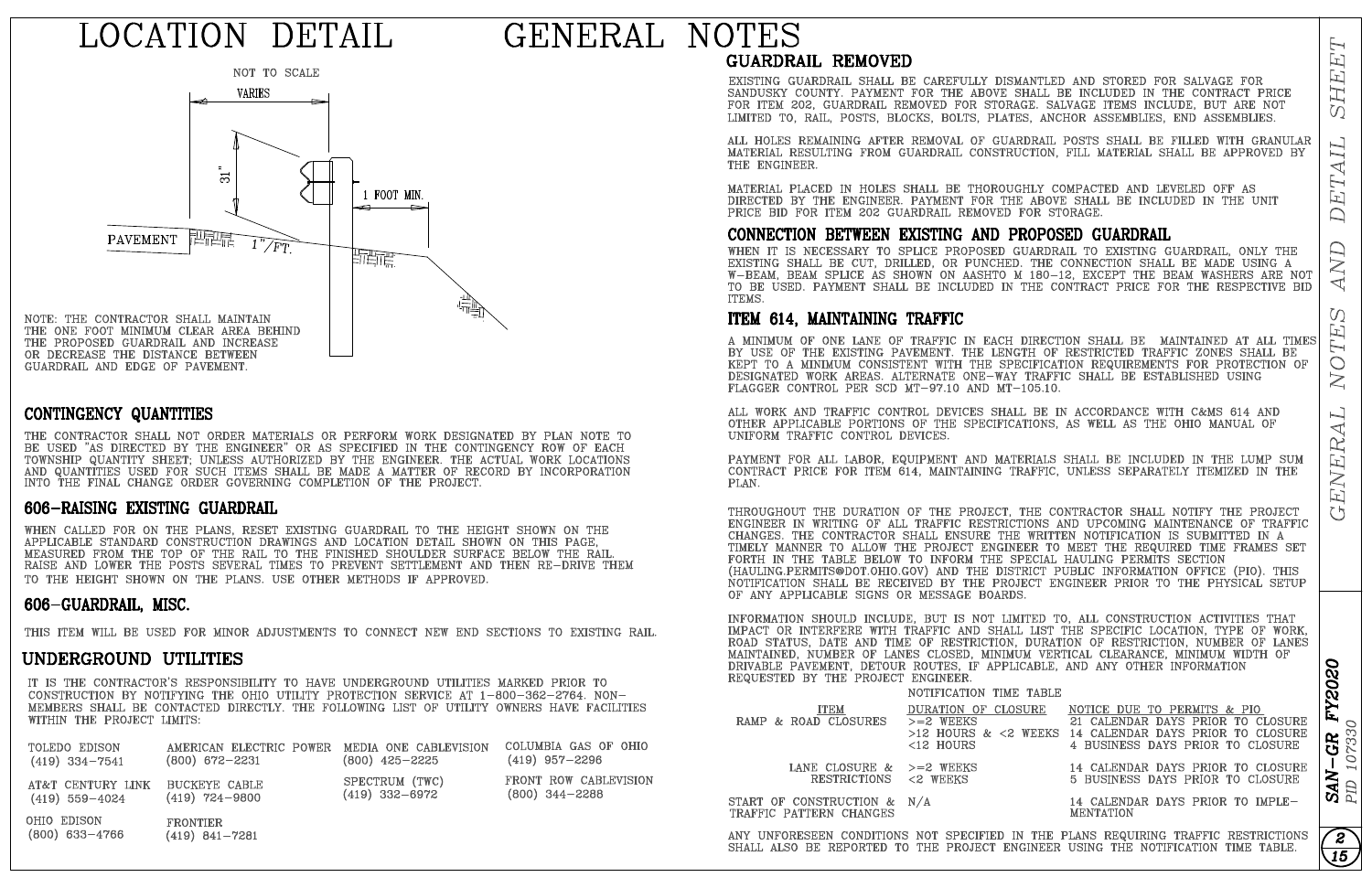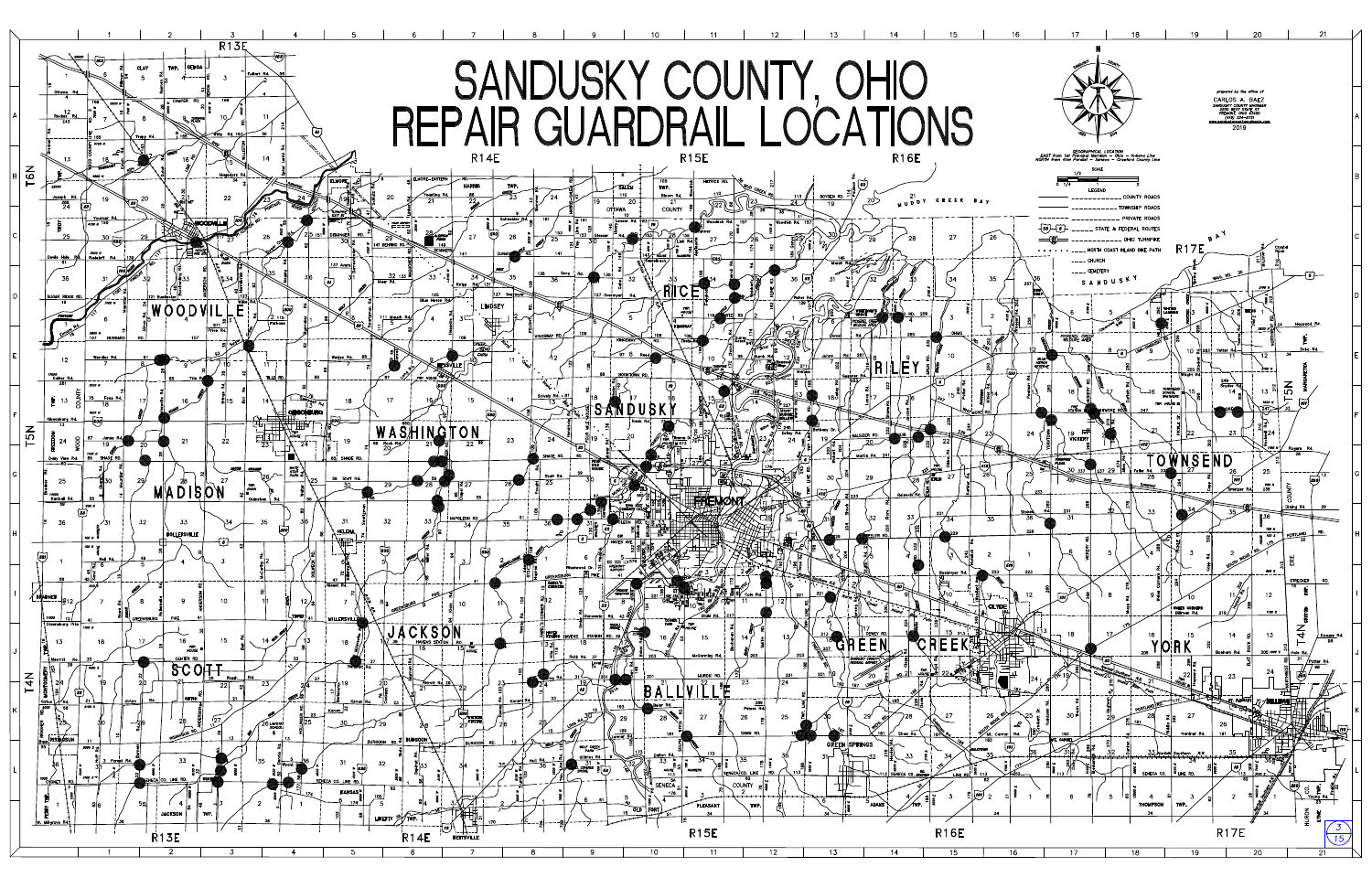## **EXAMPLE EXAMPLE EXAMPLEF SHEET 4/15**

| Map Legend | Township                                                                                                                                                                              | lumber<br>$\overline{\mathbf{c}}$ | $\frac{6}{16}$ Road Name           | Start          | E <sub>nd</sub> |  | $\overline{5}$ Description1                                            | Description2   Type Begin   Type End                             |                                                                           |                     | 202-GR<br>Remove for Removed post<br><b>Storage</b> | 202-GR          | 202-GR      | 202-<br>Remove<br>for Reuse Removed Assembly Type 5 |                                | 606-<br>Rebuilt | 606-MGS Guardrail 606-Raising<br><b>Existing GR</b> | 606-        | Guardrail 606-Flared<br><b>Post, 9 ft End Section end section MGS Type A</b> | 606-<br>Rounded | 606-Anchor<br><b>Assembly</b> | 626-Barrier<br>Reflector<br>type 2,<br>bidirectional<br>white |
|------------|---------------------------------------------------------------------------------------------------------------------------------------------------------------------------------------|-----------------------------------|------------------------------------|----------------|-----------------|--|------------------------------------------------------------------------|------------------------------------------------------------------|---------------------------------------------------------------------------|---------------------|-----------------------------------------------------|-----------------|-------------|-----------------------------------------------------|--------------------------------|-----------------|-----------------------------------------------------|-------------|------------------------------------------------------------------------------|-----------------|-------------------------------|---------------------------------------------------------------|
|            |                                                                                                                                                                                       |                                   |                                    |                |                 |  |                                                                        |                                                                  |                                                                           |                     |                                                     |                 | <b>EACH</b> | <b>EACH</b>                                         | IFT                            | lFT             | <b>FT</b>                                           | <b>EACH</b> | <b>EACH</b>                                                                  | <b>EACH</b>     | <b>EACH</b>                   | <b>EACH</b>                                                   |
|            | $L9$ BA-                                                                                                                                                                              |                                   | $9$ TR 9<br>111 BA- 53   TIFFIN RD |                |                 |  | 0.23 0.24 Right REPLACE SECTION<br>4.70 4.73 Right MISSING SPACER RAIL | <b>DAMAGED</b>                                                   | 0 Flair End<br>Type A                                                     | Flair End<br>Type A | 50.0<br>25.0                                        |                 |             |                                                     | 50.0<br>25.0                   |                 |                                                     |             |                                                                              |                 |                               |                                                               |
|            |                                                                                                                                                                                       |                                   |                                    |                |                 |  | 110   BA- 132   S RIVER RD   2.58   2.71 Right REPLACE RAIL            | <b>TOO LOW</b>                                                   | <b>Flair End</b>                                                          | <b>Flair End</b>    | 675.0                                               |                 |             |                                                     | 675.0                          |                 |                                                     |             |                                                                              |                 |                               |                                                               |
|            |                                                                                                                                                                                       |                                   | J10 BA- 154 TR 154                 |                |                 |  | 0.67 0.68 Left ROTTED POSTS                                            |                                                                  | 0 Flair End                                                               | <b>Flair End</b>    |                                                     | 37.5            |             |                                                     |                                | 37.5            |                                                     |             |                                                                              |                 |                               |                                                               |
|            |                                                                                                                                                                                       |                                   | J10 BA- 154 TR 154                 |                |                 |  | 0.67 0.68 Right ROTTED POSTS                                           | <b>REPLACE END</b>                                               | Flair End                                                                 | Flair End           |                                                     | 37.5            |             |                                                     |                                | 37.5            |                                                     |             |                                                                              |                 |                               |                                                               |
|            |                                                                                                                                                                                       |                                   | 112 BA-178 SMITH RD                |                |                 |  | 4.04 4.06 Left   TOO LOW                                               | <b>ROTTED</b><br><b>POSTS</b>                                    | Round End Round End                                                       |                     |                                                     |                 |             |                                                     |                                | 62.5            | 62.5                                                |             |                                                                              |                 |                               |                                                               |
|            |                                                                                                                                                                                       |                                   | 112   BA- 178   SMITH RD           |                |                 |  | 4.05 4.06 Right ROTTED POSTS                                           | <b>REPLACE</b><br><b>RAIL</b>                                    | Round End Round End                                                       |                     | 62.5                                                |                 |             |                                                     | 62.5                           |                 |                                                     |             |                                                                              |                 |                               |                                                               |
|            |                                                                                                                                                                                       |                                   | 112 BA-178 SMITH RD                |                |                 |  | 4.77 4.78 Left ROTTED POSTS                                            |                                                                  | 0Round End Round End                                                      |                     |                                                     | 62.5            |             |                                                     |                                | 62.5            |                                                     |             |                                                                              |                 |                               |                                                               |
|            |                                                                                                                                                                                       |                                   | 112 BA-178 SMITH RD                |                |                 |  | 4.77 4.78 Right ROTTED POSTS                                           |                                                                  | ORound End Round End                                                      |                     |                                                     | 62.5            |             |                                                     |                                | 62.5            |                                                     |             |                                                                              |                 |                               |                                                               |
|            |                                                                                                                                                                                       |                                   | 112 BA-178 SMITH RD                |                |                 |  | 4.96 4.97 Left REPLACE RAIL                                            | <b>POSTS</b>                                                     | <b>Flair End</b>                                                          | Flair End           | 50.0                                                |                 |             |                                                     | 50.0                           |                 |                                                     |             |                                                                              |                 |                               |                                                               |
|            |                                                                                                                                                                                       |                                   | 112 BA- 178 SMITH RD               |                |                 |  | 4.96 4.97 Right REPLACE RAIL                                           | <b>OVERLAP</b>                                                   | Flair End                                                                 | Flair End           | 50.0                                                |                 |             |                                                     | 50.0                           |                 |                                                     |             |                                                                              |                 |                               |                                                               |
|            |                                                                                                                                                                                       |                                   | K10 BA-181 CR 181                  | 0.10 0.10 Left |                 |  | <b>BEGIN MODIFIED</b><br><b>BUFFER</b><br><b>DAMAGED</b>               | <b>END</b><br><b>MODIFIED</b><br><b>BUFFER</b><br><b>DAMAGED</b> | Flair End                                                                 | <b>Flair End</b>    |                                                     |                 |             |                                                     |                                |                 |                                                     |             |                                                                              |                 |                               |                                                               |
|            |                                                                                                                                                                                       |                                   | K10 BA-181 CR 181                  |                |                 |  | <b>BEGIN MODIFIED</b><br><b>BUFFER</b><br>0.10 0.10 Right DAMAGED      | <b>END</b><br>MODIFIED<br><b>BUFFER</b><br><b>DAMAGED</b>        | Flair End                                                                 | <b>Flair End</b>    |                                                     |                 |             |                                                     |                                |                 |                                                     |             |                                                                              |                 |                               |                                                               |
|            |                                                                                                                                                                                       |                                   | K12 BA-181 SHAW RD                 |                |                 |  | 2.91 2.92 Left ROTTED POSTS                                            |                                                                  | $0$ Type A                                                                | <b>Flair End</b>    |                                                     | 100.0           |             |                                                     |                                | 100.0           |                                                     |             |                                                                              |                 |                               |                                                               |
|            |                                                                                                                                                                                       |                                   | K12 BA-181 CR 181                  |                |                 |  | 2.90 2.92 Right ROTTED POSTS                                           | <b>OVERLAP</b>                                                   | Type A                                                                    | Flair End           |                                                     | 100.0           |             |                                                     |                                | 100.0           |                                                     |             |                                                                              |                 |                               |                                                               |
|            |                                                                                                                                                                                       |                                   | K10 BA- 193 TR 193                 |                |                 |  | 0.90 0.91 Left ROTTED POSTS                                            | <b>REPLACE END</b>                                               | Flair End                                                                 | Flair End           |                                                     | 37.5            |             |                                                     |                                | 37.5            |                                                     |             |                                                                              |                 |                               |                                                               |
|            |                                                                                                                                                                                       |                                   |                                    |                |                 |  |                                                                        |                                                                  |                                                                           | Flair End           |                                                     | 37.5            |             | $\mathbf{z}$                                        |                                | 37.5            |                                                     |             |                                                                              |                 |                               |                                                               |
|            | K10 BA- 193 TR 193<br>0.90 0.91 Right ROTTED POSTS<br>REPLACE ENDS Flair End<br><b>REPLACE</b><br>1.22 1.26 Left   ROTTED POSTS<br>K13 BA-198 S CR 198<br>Round End Round End<br>RAIL |                                   |                                    |                |                 |  |                                                                        |                                                                  |                                                                           |                     | 187.5                                               |                 |             |                                                     | 187.5                          |                 |                                                     |             |                                                                              |                 |                               |                                                               |
|            | J9   BA- 201  HURDIC RD   0.24   0.38 Left   ROTTED POSTS<br><b>OVERLAP</b><br>Flair End<br>Flair End                                                                                 |                                   |                                    |                |                 |  |                                                                        |                                                                  |                                                                           |                     |                                                     | 150.0           |             |                                                     |                                | 150.0           |                                                     |             |                                                                              |                 |                               |                                                               |
|            | 0.28 0.38 Right ROTTED POSTS<br>J9   BA- 201 W CR 201<br>Round End<br>0 Type A                                                                                                        |                                   |                                    |                |                 |  |                                                                        |                                                                  |                                                                           |                     |                                                     | 150.0           |             |                                                     |                                | 150.0           |                                                     |             |                                                                              |                 |                               |                                                               |
|            | J10 BA-201 HURDIC RD 0.62 0.67 Left ROTTED POSTS<br>Type A<br>Type A<br>0.63 0.66 Right ROTTED POSTS<br>J10 BA-201 CR 201                                                             |                                   |                                    |                |                 |  |                                                                        |                                                                  |                                                                           |                     |                                                     | 150.0           |             |                                                     |                                | 150.0           |                                                     |             |                                                                              |                 |                               |                                                               |
|            |                                                                                                                                                                                       |                                   |                                    |                |                 |  | <b>FURTHER</b><br><b>INSPECTION</b>                                    |                                                                  | $0$ Type A                                                                | Flair End           |                                                     | 150.0           |             |                                                     |                                | 150.0           |                                                     |             |                                                                              |                 |                               |                                                               |
|            |                                                                                                                                                                                       |                                   | 110 BA- 501 RIVER ST               |                |                 |  | $\vert$ 0.62 0.65 Right NEEDED                                         | <b>TOO HIGH</b>                                                  | Flair End                                                                 | <b>Flair End</b>    |                                                     | 125.0           |             |                                                     |                                | 125.0           |                                                     |             |                                                                              |                 |                               |                                                               |
|            |                                                                                                                                                                                       |                                   |                                    |                |                 |  |                                                                        |                                                                  | <b>Ballville Township Contingency</b><br><b>Ballville Township TOTALS</b> |                     | 25.0<br>1,125.0                                     | 25.0<br>1,225.0 |             |                                                     | 25.0<br>$37 \mid 1,125.0 \mid$ | 25.0<br>1,287.5 | 12.5<br>75.0                                        | 10<br>10    | 26                                                                           | 11              |                               | 23                                                            |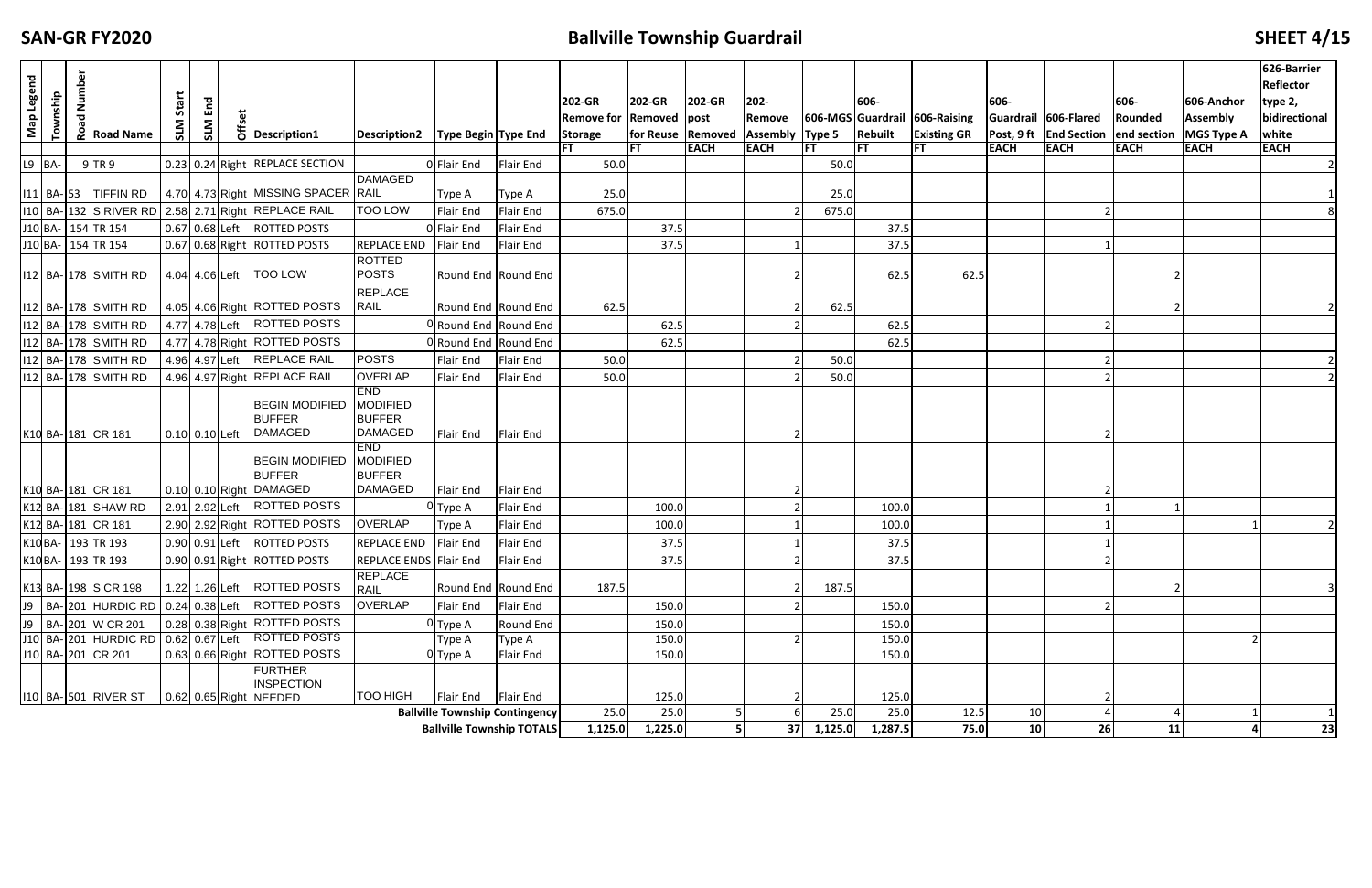### **Creek Township Guardrail SHEET 5/15**

| Map Legend | Township | Number<br>ᅙ<br>$\frac{2}{3}$ Road Name                | Start<br>SLM | End<br>SLM           | $\overline{6}$ Description1                                       | Description2   Type Begin   Type End   Storage |                                    |                  | 202-GR<br>Remove for Removed Ipost | <b>202-GR</b>   | 202-GR      | 202-<br>Remove | 606-<br><b>MGS</b> |                       | 606-GR 606-Raising 606-GR 606-Flared Rounded |                       |             | 606-        | 606-Anchor<br><b>Assembly</b><br> for Reuse   Removed   Assembly   Type 5   Rebuilt   Existing GR   Post, 9 ft   end Section   end section   MGS, Type A | 606-Anchor<br><b>Assembly</b><br>MGS, Type T | 626-Barrier<br><b>Reflector type</b><br>bidirectional<br>white |
|------------|----------|-------------------------------------------------------|--------------|----------------------|-------------------------------------------------------------------|------------------------------------------------|------------------------------------|------------------|------------------------------------|-----------------|-------------|----------------|--------------------|-----------------------|----------------------------------------------|-----------------------|-------------|-------------|----------------------------------------------------------------------------------------------------------------------------------------------------------|----------------------------------------------|----------------------------------------------------------------|
|            |          |                                                       |              |                      |                                                                   |                                                |                                    |                  | <b>FT</b>                          | <b>FT</b>       | <b>EACH</b> | <b>EACH</b>    | <b>FT</b>          | <b>IFT</b>            | lFT.                                         | <b>EACH</b>           | <b>EACH</b> | <b>EACH</b> | <b>EACH</b>                                                                                                                                              | <b>EACH</b>                                  | <b>EACH</b>                                                    |
|            |          | K13 GR-181 SHAW RD                                    |              | 0.15 0.15 Left       | ROTTED POSTS                                                      | REPLACE RAIL Round End Round End               |                                    |                  | 37.5                               |                 |             |                | 37.5               |                       |                                              |                       |             |             |                                                                                                                                                          |                                              |                                                                |
|            |          | K13 GR-181 E CR 181                                   |              | 0.15 0.15 Right      | <b>REPLACE RAIL</b>                                               |                                                | ORound End Round End               |                  | 37.5                               |                 |             |                | 37.5               |                       |                                              |                       |             |             |                                                                                                                                                          |                                              |                                                                |
|            |          | K13 GR-181 E CR 181                                   |              | 0.70 0.76 Left       | <b>REALIGN POSTS</b>                                              |                                                | Type A                             | <b>Type A</b>    |                                    | 300.0           |             |                |                    | 300.0                 |                                              |                       |             |             |                                                                                                                                                          |                                              |                                                                |
|            |          | K13 GR-198 CR 198                                     |              | 1.23 1.25 Right      | ROTTED POSTS                                                      | REPLACE RAIL Type T                            |                                    | Type T           | 125.0                              |                 |             |                | 125.0              |                       |                                              |                       |             |             |                                                                                                                                                          |                                              |                                                                |
|            |          | J13   GR- 213   DEWEY RD   0.57   0.62 Left           |              |                      | <b>BEGIN FLAIR</b><br><b>OVERLAP</b><br><b>BACKWARDS</b>          | <b>REALIGN POSTS,</b><br>ROTTED POSTS          | Flair End                          | <b>Flair End</b> |                                    | 275.0           |             |                |                    | 275.0                 |                                              |                       |             |             |                                                                                                                                                          |                                              |                                                                |
|            |          | J13   GR-213   CR 213                                 |              | 0.57 0.61 Right      | <b>ROTTED POSTS</b>                                               | REPLACE RAIL                                   | Type T                             | Type T           | 225.0                              |                 |             |                | 225.0              |                       |                                              |                       |             |             |                                                                                                                                                          |                                              |                                                                |
|            |          | J14 GR- 213 DEWEY RD 2.48 2.49 Left                   |              |                      | <b>TOO LOW</b>                                                    | ROTTED POSTS Flair End                         |                                    | <b>Flair End</b> |                                    |                 |             |                |                    | 50.0                  | 50.0                                         |                       |             |             |                                                                                                                                                          |                                              |                                                                |
|            |          | J14   GR- 213   DEWEY RD 2.48 2.49 Right   TOO LOW    |              |                      |                                                                   | ROTTED POSTS                                   | Round End Round End                |                  |                                    |                 |             |                |                    | 50.0                  | 50.0                                         |                       |             |             |                                                                                                                                                          |                                              |                                                                |
|            |          | 13   GR- 221 TR 221                                   |              | 0.53 0.55 Left       | <b>ROTTED POSTS</b>                                               | REPLACE ENDS Flair End                         |                                    | Flair End        |                                    | 150.0           |             |                |                    | 150.0                 |                                              |                       |             |             |                                                                                                                                                          |                                              |                                                                |
|            |          | 13   GR- 221 TR 221                                   |              |                      | 0.53 0.55 Right ROTTED POSTS                                      | <b>REPLACE ENDS Flair End</b>                  |                                    | Flair End        |                                    | 150.0           |             |                |                    | 150.0                 |                                              |                       |             |             |                                                                                                                                                          |                                              |                                                                |
|            |          | 115 GR- 223 TR 223                                    |              | $1.60   1.61  $ Left | <b>ROTTED POSTS</b>                                               | REPLACE ENDS Flair End                         |                                    | Flair End        |                                    | 37.5            |             |                |                    | 37.5                  |                                              |                       |             |             |                                                                                                                                                          |                                              |                                                                |
|            |          | 115 GR- 223 TR 223                                    |              | 1.60 1.61 Right      | <b>ROTTED POSTS</b>                                               | <b>REPLACE ENDS Flair End</b>                  |                                    | Flair End        |                                    | 37.5            |             |                |                    | 37.5                  |                                              |                       |             |             |                                                                                                                                                          |                                              |                                                                |
|            |          | H <sub>13</sub> GR-229 CR 229                         |              |                      | <b>MODIFIED</b><br><b>BUFFERS</b><br>$0.24 \, 0.25$ Right DAMAGED | <b>TOO LOW</b>                                 | Round End Round End                |                  |                                    |                 |             |                |                    |                       | 87.5                                         |                       |             |             |                                                                                                                                                          |                                              |                                                                |
|            |          | H13 GR-229 BEELER RD 1.05 1.06 Left                   |              |                      | <b>REPLACE RAIL</b>                                               | ROTTED POSTS                                   | Round End Round End                |                  | 50.0                               |                 |             |                | 50.0               |                       |                                              |                       |             |             |                                                                                                                                                          |                                              |                                                                |
|            |          | H13 GR-229 BEELER RD 1.04 1.05 Right REPLACE RAIL     |              |                      |                                                                   | <b>TOO LOW</b>                                 | Round End Round End                |                  | 50.0                               |                 |             |                | 50.0               |                       |                                              |                       |             |             |                                                                                                                                                          |                                              |                                                                |
|            |          | H <sub>15</sub> GR-229 CR 229                         |              | 3.12 3.13 Left       | <b>ROTTED POSTS</b>                                               |                                                | ORound End Round End               |                  |                                    | 62.5            |             |                |                    | 62.5                  |                                              |                       |             |             |                                                                                                                                                          |                                              |                                                                |
|            |          | H15 GR- 229 BEELER RD 3.12 3.13 Right ROTTED POSTS    |              |                      |                                                                   |                                                | 0 Round End Round End              |                  |                                    | 62.5            |             |                |                    | 62.5                  |                                              |                       |             |             |                                                                                                                                                          |                                              |                                                                |
|            |          | 114 GR-232 ERLIN RD 0.73 0.75 Left                    |              |                      | ROTTED POSTS                                                      | <b>TOO LOW</b>                                 | Flair End                          | <b>Flair End</b> |                                    | 75.0            |             |                |                    | 75.0                  |                                              |                       |             |             |                                                                                                                                                          |                                              |                                                                |
|            |          | 114   GR- 232 ERLIN RD   0.74 0.75 Right ROTTED POSTS |              |                      |                                                                   | <b>TOO LOW</b>                                 | <b>Flair End</b>                   | <b>Flair End</b> |                                    | 62.5            |             |                |                    | 62.5                  | 62.5                                         |                       |             |             |                                                                                                                                                          |                                              |                                                                |
|            |          |                                                       |              |                      |                                                                   | <b>Green Creek Township Contingency</b>        | <b>Green Creek Township TOTALS</b> |                  | 12.5<br>537.5                      | 25.0<br>1,237.5 |             | 39             | 12.5               | 12.5<br>537.5 1,325.0 | 25.0<br>275.0                                | 10<br>10 <sup>1</sup> | 18          | 18          |                                                                                                                                                          |                                              | $\overline{9}$                                                 |
|            |          |                                                       |              |                      |                                                                   |                                                |                                    |                  |                                    |                 |             |                |                    |                       |                                              |                       |             |             |                                                                                                                                                          |                                              |                                                                |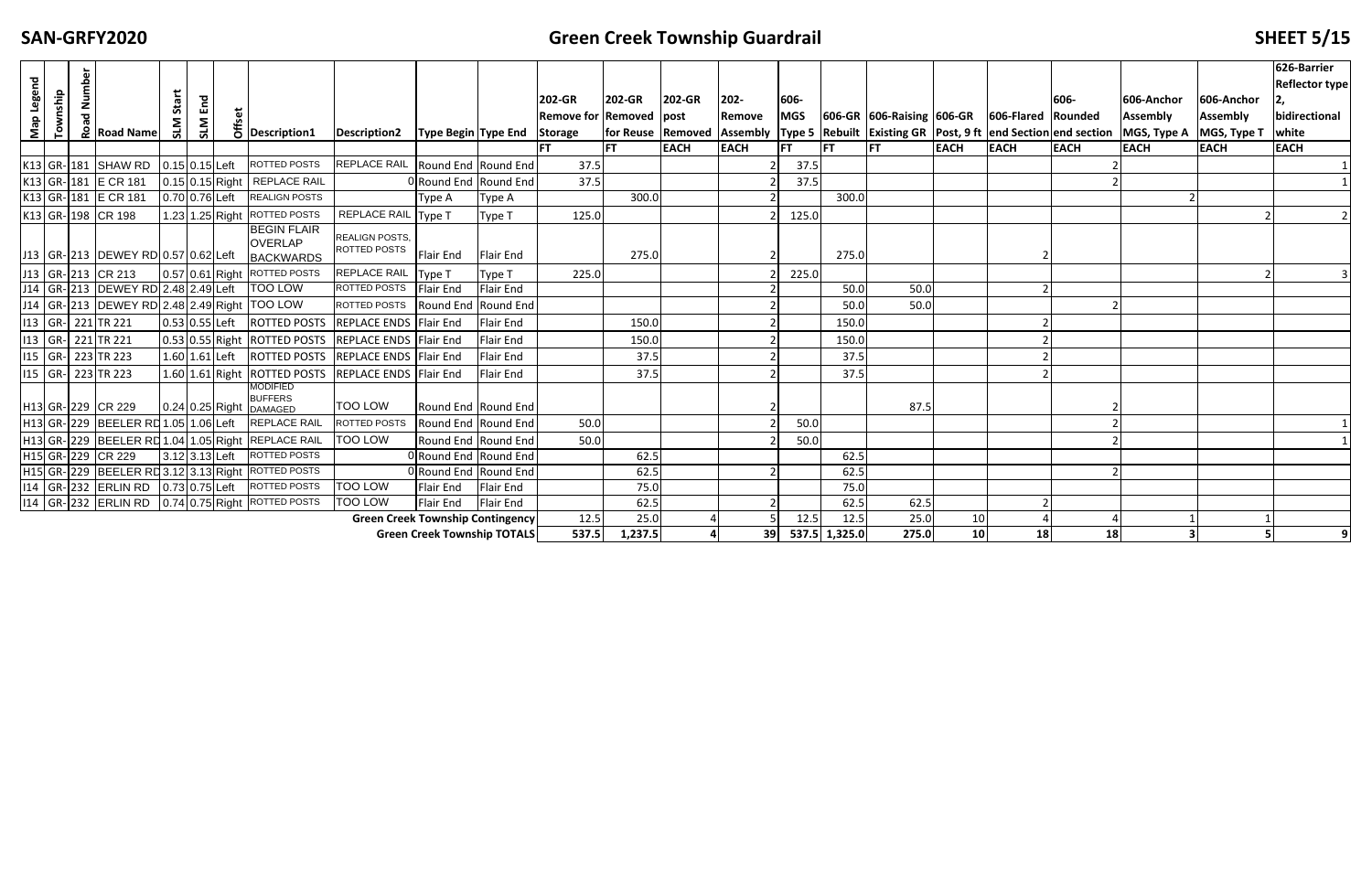## **Jackson Township Guardrail SHEET 6/15**

| Map Legend                                                                                                                                | Number<br>Township  | pa<br>Road Name                            | Start<br><b>NTS</b> | End<br>SLM      |  | $\frac{dS}{dS}$ Description1                              | <b>Description2</b>                                    | <b>Type Begin Type End</b>     |                  | 202-GR<br><b>Remove for Removed</b><br>Storage | 202-GR<br>for Reuse | 202-GR<br>post | 202-<br>Remove<br>Removed   Assembly   Type 5   Rebuilt | 606-<br><b>MGS</b> | 606-GR    | 606-Raising Post, 9<br><b>Existing GR ft</b> | 606-GR      | 606-Flared 606-<br>End<br><b>Section</b> | Rounded<br><b>End section</b> | 606-Anchor<br><b>Assembly</b><br>MGS, Type A | 626-Barrier<br>Reflector<br>type 2,<br>bidirectional<br>white |
|-------------------------------------------------------------------------------------------------------------------------------------------|---------------------|--------------------------------------------|---------------------|-----------------|--|-----------------------------------------------------------|--------------------------------------------------------|--------------------------------|------------------|------------------------------------------------|---------------------|----------------|---------------------------------------------------------|--------------------|-----------|----------------------------------------------|-------------|------------------------------------------|-------------------------------|----------------------------------------------|---------------------------------------------------------------|
|                                                                                                                                           |                     |                                            |                     |                 |  |                                                           |                                                        |                                |                  | <b>FT</b>                                      | <b>FT</b>           | <b>EACH</b>    | <b>EACH</b>                                             | <b>FT</b>          | <b>FT</b> | <b>FT</b>                                    | <b>EACH</b> | <b>EACH</b>                              | <b>EACH</b>                   | <b>EACH</b>                                  | <b>EACH</b>                                                   |
|                                                                                                                                           |                     | <b>GABEL'S</b><br>J8   JA-  12   CORNER RD |                     |                 |  | 1.34 1.35 Left   TOO LOW                                  | <b>BEGIN FLAIR</b><br><b>BACKWARDS</b>                 | Flair End                      | <b>Flair End</b> |                                                |                     |                |                                                         |                    |           | 37.5                                         |             |                                          |                               |                                              |                                                               |
|                                                                                                                                           |                     | <b>GABEL'S</b><br>J8   JA-  12   CORNER RD |                     |                 |  | 1.34 1.35 Right TOO LOW                                   | <b>END FLAIR</b><br><b>OVERLAP</b><br><b>BACKWARDS</b> | Flair End                      | <b>Flair End</b> |                                                |                     |                |                                                         |                    |           | 37.5                                         |             |                                          |                               |                                              |                                                               |
| J8                                                                                                                                        | $JA-31$             | TR 31                                      | 0.25                |                 |  | 0.25 Left REPLACE RAIL                                    | REPLACE ENDS Flair End                                 |                                | Flair End        | 75.0                                           |                     |                |                                                         | 75.0               |           |                                              |             |                                          |                               |                                              |                                                               |
| 8 <sup>1</sup>                                                                                                                            | $JA-31$             | <b>TR 31</b>                               | 0.25                |                 |  | 0.25 Right REPLACE RAIL                                   | REPLACE ENDS Flair End                                 |                                | <b>Flair End</b> | 75.0                                           |                     |                |                                                         | 75.0               |           |                                              |             |                                          |                               |                                              |                                                               |
|                                                                                                                                           |                     | <b>HAVENS</b><br>J7   JA- 39   STATION RD  |                     |                 |  | 2.87 2.88 Left   TOO LOW                                  |                                                        | 0 Round End Flair End          |                  |                                                |                     |                |                                                         |                    |           | 50.0                                         |             |                                          |                               |                                              |                                                               |
| J7                                                                                                                                        |                     | <b>HAVENS</b><br>JA-39 STATION RD          |                     |                 |  | 2.87 2.88 Right ROTTED POSTS   TOO LOW                    |                                                        | Round End Round End            |                  |                                                | 50.0                |                |                                                         |                    | 50.0      | 50.0                                         |             |                                          |                               |                                              |                                                               |
|                                                                                                                                           | $ 15 $ JA- $ 41 $   | GREENSBURG<br><b>PIKE</b>                  |                     | 1.01 1.03 Right |  | <b>REPLACE</b><br><b>APPROACH RAIL</b>                    |                                                        | Round End Round End            |                  | 12.5                                           |                     |                |                                                         | 12.5               |           |                                              |             |                                          |                               |                                              |                                                               |
|                                                                                                                                           | 15   JA-  41   PIKE | GREENSBURG                                 | 1.01                |                 |  | 1.03 Left REPLACE RAIL                                    | <b>BEGIN</b><br><b>MODIFED</b><br><b>BUFFER</b>        | Round End                      |                  | 100.0                                          |                     |                |                                                         | 100.0              |           |                                              |             |                                          |                               |                                              |                                                               |
| 17 <sup>2</sup>                                                                                                                           | JA-41 PIKE          | GREENSBURG                                 |                     |                 |  | 4.47 4.49 Left ROTTED POSTS BACKWARDS Round End Round End | <b>BEGIN FLAIR</b><br><b>OVERLAP</b>                   |                                |                  |                                                | 87.5                |                |                                                         |                    | 87.5      |                                              |             |                                          |                               |                                              |                                                               |
| 17 <sub>1</sub>                                                                                                                           |                     | JA-41 CR 41                                |                     |                 |  | 4.47 4.49 Right ROTTED POSTS BACKWARDS Flair End          | <b>END FLAIR</b><br><b>OVERLAP</b>                     |                                | <b>Flair End</b> |                                                | 87.5                |                |                                                         |                    | 87.5      |                                              |             |                                          |                               |                                              |                                                               |
|                                                                                                                                           | $J5$ $JA-72$        | TR 72                                      | 0.10                |                 |  | 0.10 Left REPLACE RAIL                                    | <b>ROTTED POSTS Flair End</b>                          |                                | <b>Flair End</b> | 37.5                                           |                     |                |                                                         | 37.5               |           |                                              |             |                                          |                               |                                              |                                                               |
|                                                                                                                                           | J5 JA- 72 TR 72     |                                            | 0.10                |                 |  | 0.10 Right ROTTED POSTS                                   |                                                        | 0 Flair End                    | Flair End        |                                                | 37.5                |                |                                                         |                    | 37.5      |                                              |             |                                          |                               |                                              |                                                               |
|                                                                                                                                           |                     | H8 JA- 108 TR 108                          | 0.63                |                 |  | 0.63 Left ROTTED POSTS                                    | REPLACE ENDS Flair End                                 |                                | <b>Flair End</b> |                                                | 25.0                |                |                                                         |                    | 25.0      |                                              |             |                                          |                               |                                              |                                                               |
| H8 JA- 108 TR 108<br>0.63 Right ROTTED POSTS<br>REPLACE ENDS Flair End<br>0.63<br><b>Flair End</b><br><b>Jackson Township Contingency</b> |                     |                                            |                     |                 |  |                                                           |                                                        |                                |                  |                                                | 25.0                |                |                                                         |                    | 25.0      |                                              |             |                                          |                               |                                              |                                                               |
|                                                                                                                                           |                     |                                            |                     |                 |  |                                                           |                                                        |                                |                  | 12.5                                           | 12.5                |                |                                                         | 12.5               | 12.5      | 12.5                                         |             |                                          |                               |                                              |                                                               |
|                                                                                                                                           |                     |                                            |                     |                 |  |                                                           |                                                        | <b>Jackson Township TOTALS</b> |                  | 312.5                                          | 325.0               | $\overline{2}$ | 26                                                      | 312.5              | 325.0     | 187.5                                        |             | 20                                       | $\mathbf{8}$                  |                                              |                                                               |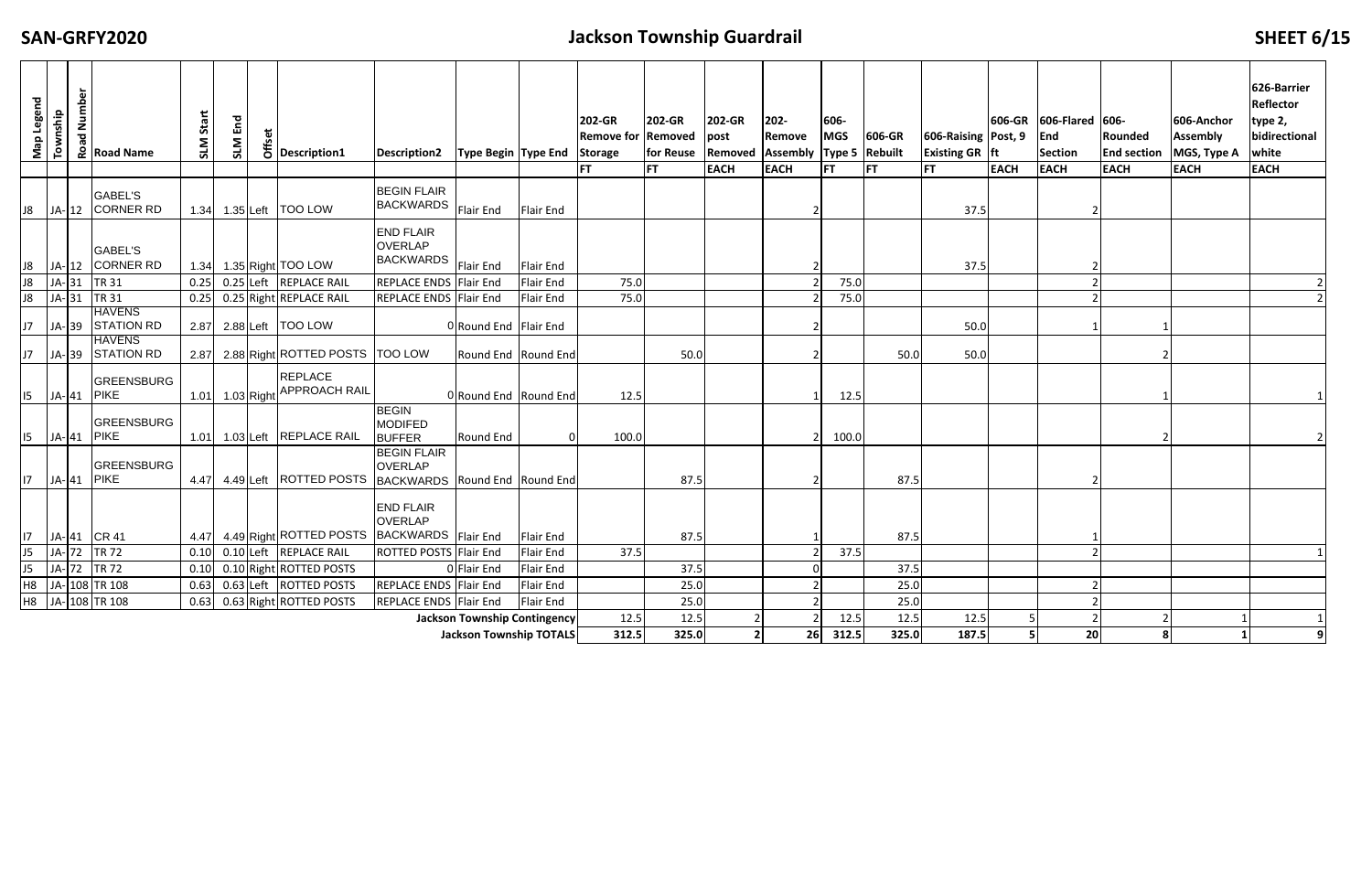## **FIXALLE <b>FIXALLE CONSTRUSTED SHEET** 7/15

| Map Legend |          | <b>DEALER IN THE ROAD NAME</b> | Start |                  |                                                                   |                    |                                     |                  | 202-GR            | 202-GR              | 202-GR      | 202-                        | 606-       | 606-      |                                                           | 606-        |             | 606-        | 606-Anchor      | 626-Barrier<br><b>Reflector type</b> |
|------------|----------|--------------------------------|-------|------------------|-------------------------------------------------------------------|--------------------|-------------------------------------|------------------|-------------------|---------------------|-------------|-----------------------------|------------|-----------|-----------------------------------------------------------|-------------|-------------|-------------|-----------------|--------------------------------------|
|            | Township |                                |       | End              |                                                                   |                    |                                     |                  | <b>Remove for</b> | Removed post        |             | Remove                      | <b>MGS</b> | Guardrail | 606-Raising Guardrail 606-Flared Rounded                  |             |             |             | <b>Assembly</b> | bidirectional                        |
|            |          |                                | SLM   | <b>N1S</b>       | $\frac{1}{6}$ Description1                                        | Description2       | <b>Type Begin Type End</b>          |                  | Storage           | for Reuse   Removed |             | Assembly   Type 5   Rebuilt |            |           | <b>Existing GR</b> Post, 9 ft   End Section   End section |             |             |             | MGS, Type T     | white                                |
|            |          |                                |       |                  |                                                                   |                    |                                     |                  | <b>FT</b>         | FT.                 | <b>EACH</b> | <b>EACH</b>                 | IFT.       | IFT.      | <b>FT</b>                                                 | <b>EACH</b> | <b>EACH</b> | <b>EACH</b> | <b>EACH</b>     | <b>EACH</b>                          |
|            |          | F2 MA- 26 TR 26                |       |                  | 2.55 2.57 Left ROTTED POSTS                                       | <b>REPLACE END</b> | Flair End                           | Flair End        |                   | 37.5                |             |                             |            | 37.5      |                                                           |             |             |             |                 |                                      |
|            |          | F2 MA- 26 TR 26                |       |                  | 2.55 2.57 Right ROTTED POSTS                                      |                    | 0 Flair End                         | Flair End        |                   | 37.5                |             |                             |            | 37.5      |                                                           |             |             |             |                 |                                      |
|            |          | F2 MA- 26 TR 26                |       |                  | 3.11 3.13 Left ROTTED POSTS                                       |                    | 0 Flair End                         | Flair End        |                   | 37.5                |             |                             |            | 37.5      |                                                           |             |             |             |                 |                                      |
|            |          | F2 MA- 26 TR 26                |       |                  | 3.11 3.13 Right ROTTED POSTS                                      |                    | 0 Flair End                         | Flair End        |                   | 37.5                |             |                             |            | 37.5      |                                                           |             |             |             |                 |                                      |
|            |          | G2 MA-65 CR 65                 |       | 1.55 1.56 Left   | <b>END MODIFIED</b><br><b>BUFFER</b><br><b>DAMAGED</b>            |                    | 0 Flair End                         | Round End        |                   |                     |             |                             |            |           |                                                           |             |             |             |                 |                                      |
|            |          |                                |       |                  | <b>END MODIFIED</b>                                               |                    |                                     |                  |                   |                     |             |                             |            |           |                                                           |             |             |             |                 |                                      |
|            |          | G2 MA-65 CR 65                 |       |                  | <b>BUFFER</b><br>1.55 1.56 Right DAMAGED                          |                    | O Flair End                         | <b>Round End</b> |                   |                     |             |                             |            |           |                                                           |             |             |             |                 |                                      |
|            |          | F1 MA- 67 TR 67                |       |                  | 1.08 1.09 Left ROTTED POSTS                                       |                    | 0 Flair End                         | Flair End        |                   | 50.0                |             |                             |            | 50.0      |                                                           |             |             |             |                 |                                      |
|            |          | F1 MA- 67 TR 67                |       |                  | 1.08 1.09 Right ROTTED POSTS                                      |                    | 0 Flair End                         | Flair End        |                   | 50.0                |             |                             |            | 50.0      |                                                           |             |             |             |                 |                                      |
|            |          | E3 MA-85 TILLE RD              |       | $0.05$ 0.07 Left | <b>END FLAIR</b><br><b>OVERLAP</b><br><b>BACKWARDS</b>            | <b>TOO LOW</b>     | Flair End                           | Flair End        |                   |                     |             |                             |            |           | 100.0                                                     |             |             |             |                 |                                      |
|            |          | E3 MA-85 TILLE RD              |       |                  | <b>BEGIN FLAIR</b><br><b>OVERLAP</b><br>0.05 0.07 Right BACKWARDS | <b>TOO LOW</b>     | Flair End                           | Flair End        |                   |                     |             |                             |            |           | 100.0                                                     |             |             |             |                 |                                      |
|            |          | E2 MA-91 TR 91                 |       |                  | 1.84 1.85 Left REPLACE RAIL                                       |                    | 0 Flair End                         | Flair End        | 37.5              |                     |             |                             | 37.5       |           |                                                           |             |             |             |                 |                                      |
|            |          | E2 MA- 91 TR 91                |       |                  | 1.84 1.85 Right REPLACE RAIL                                      |                    | 0 Flair End                         | Flair End        | 37.5              |                     |             |                             | 37.5       |           |                                                           |             |             |             |                 |                                      |
|            |          |                                |       |                  |                                                                   |                    | <b>Madison Township Contingency</b> |                  | 12.5              | 12.5                |             |                             | 12.5       | 12.5      | 12.5                                                      |             |             |             |                 |                                      |
|            |          |                                |       |                  |                                                                   |                    | <b>Madison Township TOTALS</b>      |                  | 87.5              | 262.5               |             | 13                          | 87.5       | 262.5     | 212.5                                                     |             | 11          |             |                 |                                      |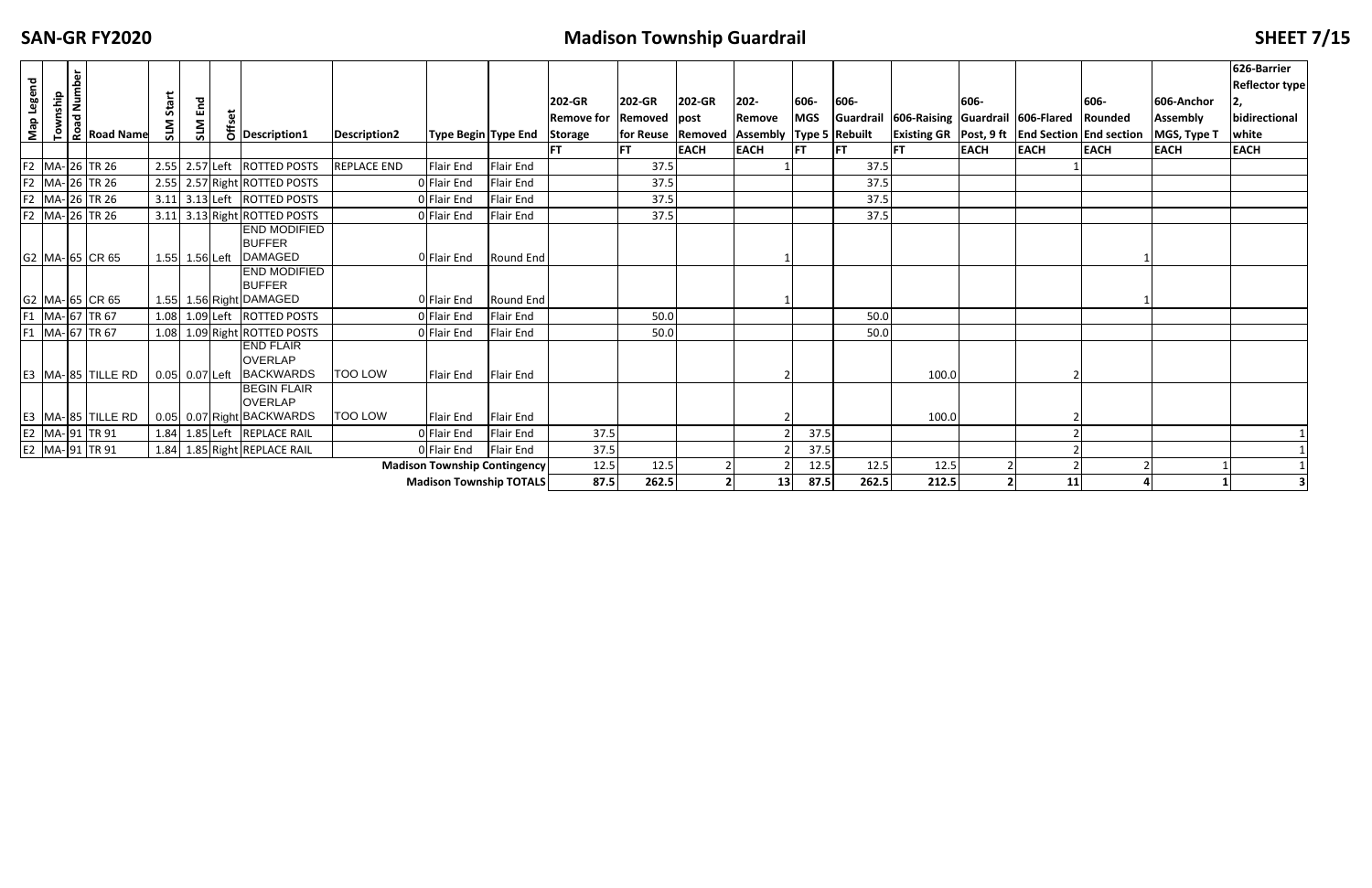### **SAN‐GR**

## **FIGUARTIZE: FIGUARTIZE: FIGUARTIZE: FIGUARTIZE: FIGUARTIZE: SHEET** 8/15

|            |                                      |  | <b>ROAD MANUTER</b><br>ROAD ROAD Name    |                  |     |                  |                                                    |                                  |                                                                 |                               |                                |                   |             |                             |               |               |                                                      |                |             |             |                 | 626-Barrier<br>Reflector |
|------------|--------------------------------------|--|------------------------------------------|------------------|-----|------------------|----------------------------------------------------|----------------------------------|-----------------------------------------------------------------|-------------------------------|--------------------------------|-------------------|-------------|-----------------------------|---------------|---------------|------------------------------------------------------|----------------|-------------|-------------|-----------------|--------------------------|
| Map Legend | Township                             |  |                                          | Start            |     |                  |                                                    |                                  |                                                                 |                               | 202-GR                         | 202-GR            | 202-GR      | 202-                        | 606-          | 606-          |                                                      | 606-           |             | 606-        | 606-Anchor      | type 2,                  |
|            |                                      |  |                                          |                  | End |                  |                                                    |                                  |                                                                 |                               | <b>Remove for Removed post</b> |                   |             | Remove                      | <b>MGS</b>    |               | Guardrail 606-Raising Guardrail 606-Flared Rounded   |                |             |             | <b>Assembly</b> | bidirectional            |
|            |                                      |  |                                          | SLM              | SLM |                  | $\overline{6}$ Description1                        | Description2                     | <b>Type Begin Type End Storage</b>                              |                               |                                | for Reuse Removed |             | Assembly   Type 5   Rebuilt |               |               | Existing GR   Post, 9 ft   End Section   End Section |                |             |             | MGS, Type T     | white                    |
|            |                                      |  |                                          |                  |     |                  |                                                    |                                  |                                                                 |                               |                                | IFT.              | <b>EACH</b> | <b>EACH</b>                 | <b>FT</b>     | <b>IFT</b>    | <b>FT</b>                                            | <b>EACH</b>    | <b>EACH</b> | <b>EACH</b> | <b>EACH</b>     | <b>EACH</b>              |
|            |                                      |  |                                          |                  |     |                  | <b>BEGIN FLAIR</b>                                 |                                  |                                                                 |                               |                                |                   |             |                             |               |               |                                                      |                |             |             |                 |                          |
|            |                                      |  |                                          |                  |     |                  | <b>OVERLAP</b>                                     | <b>ROTTED</b>                    |                                                                 |                               |                                |                   |             |                             |               |               |                                                      |                |             |             |                 |                          |
|            |                                      |  | D11 RI-119 CR 119                        |                  |     | 1.16 $1.18$ Left | <b>BACKWARDS</b>                                   | <b>POSTS</b><br><b>END FLAIR</b> | <b>Flair End</b>                                                | <b>Flair End</b>              |                                | 87.5              |             |                             |               | 87.5          |                                                      |                |             |             |                 |                          |
|            |                                      |  |                                          |                  |     |                  |                                                    | <b>OVERLAP</b>                   |                                                                 |                               |                                |                   |             |                             |               |               |                                                      |                |             |             |                 |                          |
|            |                                      |  | D11RI-119 ARTZ RD                        |                  |     |                  | 1.15 1.17 Right ROTTED POSTS BACKWARDS             |                                  | Flair End                                                       | <b>Flair End</b>              |                                | 87.5              |             |                             |               | 87.5          |                                                      |                |             |             |                 |                          |
|            |                                      |  |                                          |                  |     |                  | <b>ROTTED POSTS,</b>                               |                                  |                                                                 |                               |                                |                   |             |                             |               |               |                                                      |                |             |             |                 |                          |
|            |                                      |  |                                          |                  |     |                  | <b>REPLACE SECTION</b> REPLACE ENDS                |                                  |                                                                 |                               |                                |                   |             |                             |               |               |                                                      |                |             |             |                 |                          |
|            |                                      |  | C9 RI- 153 TR 153                        | $1.51$ 1.52 Left |     |                  |                                                    |                                  | Flair End                                                       | Flair End                     | 12.5                           | 37.5              |             |                             | 12.5          | 37.5          |                                                      |                |             |             |                 |                          |
|            |                                      |  |                                          |                  |     |                  | <b>ROTTED POSTS,</b>                               |                                  |                                                                 |                               |                                |                   |             |                             |               |               |                                                      |                |             |             |                 |                          |
|            |                                      |  | C9 RI- 153 TR 153                        |                  |     |                  | 1.51 1.52 Right REPLACE SECTION REPLACE ENDS       |                                  | Flair End                                                       | Flair End                     | 12.5                           | 37.5              |             | $\mathcal{P}$               | 12.5          | 37.5          |                                                      |                |             |             |                 |                          |
|            |                                      |  |                                          |                  |     |                  | ROTTED POSTS,                                      |                                  |                                                                 |                               |                                |                   |             |                             |               |               |                                                      |                |             |             |                 |                          |
|            |                                      |  |                                          | 0.76 0.77 Left   |     |                  | REPLACE SECTION REPLACE END                        |                                  | <b>Flair End</b>                                                | <b>Flair End</b>              | 75.0                           |                   |             |                             |               |               |                                                      |                |             |             |                 |                          |
|            |                                      |  | C11 RI- 164 TR 164                       |                  |     | 1.41 $1.42$ Left |                                                    |                                  |                                                                 |                               |                                |                   |             |                             | 75.0          |               |                                                      |                |             |             |                 |                          |
|            |                                      |  | D11 RI- 166 TR 166<br>D11 RI- 170 TR 170 |                  |     | $1.84$ 1.85 Left | RAISE GUARDRAIL REPLACE ENDS<br><b>REPLACE END</b> |                                  | <b>Flair End</b>                                                | <b>Flair End</b>              |                                |                   |             |                             |               |               | 50.0                                                 |                |             |             |                 |                          |
|            |                                      |  |                                          |                  |     |                  |                                                    | <b>ROTTED POSTS</b>              | <b>Flair End</b>                                                | <b>Flair End</b>              |                                | 50.0              |             |                             |               | 50.0          |                                                      |                |             |             |                 |                          |
|            |                                      |  | D11 RI- 170 TR 170                       |                  |     |                  | 1.84 1.85 Right REPLACE SECTION ROTTED POSTS       |                                  | <b>Flair End</b>                                                | <b>Flair End</b><br>Flair End | 12.5                           | 37.5              |             |                             | 12.5          | 37.5          |                                                      |                |             |             |                 |                          |
|            |                                      |  | D11 RI- 170 TR 170                       |                  |     | 2.17 2.18 Left   | <b>ROTTED POSTS</b>                                | <b>REPLACE ENDS</b>              | <b>Flair End</b>                                                |                               |                                | 50.0              |             |                             |               | 50.0          |                                                      |                |             |             |                 |                          |
|            |                                      |  | D11RI-170TR 170                          |                  |     |                  | 2.17 2.18 Right ROTTED POSTS                       | <b>REPLACE END</b>               | <b>Flair End</b>                                                | <b>Flair End</b>              |                                | 50.0              |             |                             |               | 50.0          |                                                      |                |             |             |                 |                          |
|            | <b>BEGIN FLAIR</b><br><b>OVERLAP</b> |  |                                          |                  |     |                  |                                                    |                                  |                                                                 |                               |                                |                   |             |                             |               |               |                                                      |                |             |             |                 |                          |
|            |                                      |  | D12RI-182 KLINE RD   1.19 1.20 Left      |                  |     |                  | <b>BACKWARDS</b>                                   | <b>REPLACE RAIL Flair End</b>    |                                                                 | Flair End                     | 62.5                           |                   |             |                             | 62.5          |               |                                                      |                |             |             |                 |                          |
|            |                                      |  |                                          |                  |     |                  | <b>END FLAIR</b>                                   |                                  |                                                                 |                               |                                |                   |             |                             |               |               |                                                      |                |             |             |                 |                          |
|            |                                      |  |                                          |                  |     |                  | <b>OVERLAP</b>                                     |                                  |                                                                 |                               |                                |                   |             |                             |               |               |                                                      |                |             |             |                 |                          |
|            |                                      |  |                                          |                  |     |                  | D12RI-182 KLINE RD 1.19 1.20 Right BACKWARDS       | <b>REPLACE RAIL Flair End</b>    |                                                                 | Flair End                     | 25.0                           |                   |             |                             | 25.0          |               |                                                      |                |             |             |                 |                          |
|            |                                      |  |                                          |                  |     |                  |                                                    |                                  | <b>Rice Township Contingency</b><br><b>Rice Township TOTALS</b> |                               | 12.5<br>212.5                  | 12.5<br>450.0     |             | 21                          | 12.5<br>212.5 | 12.5<br>450.0 | 12.5<br>62.5                                         | $\overline{2}$ | 19          |             |                 | 9                        |
|            |                                      |  |                                          |                  |     |                  |                                                    |                                  |                                                                 |                               |                                |                   |             |                             |               |               |                                                      |                |             | 3           |                 |                          |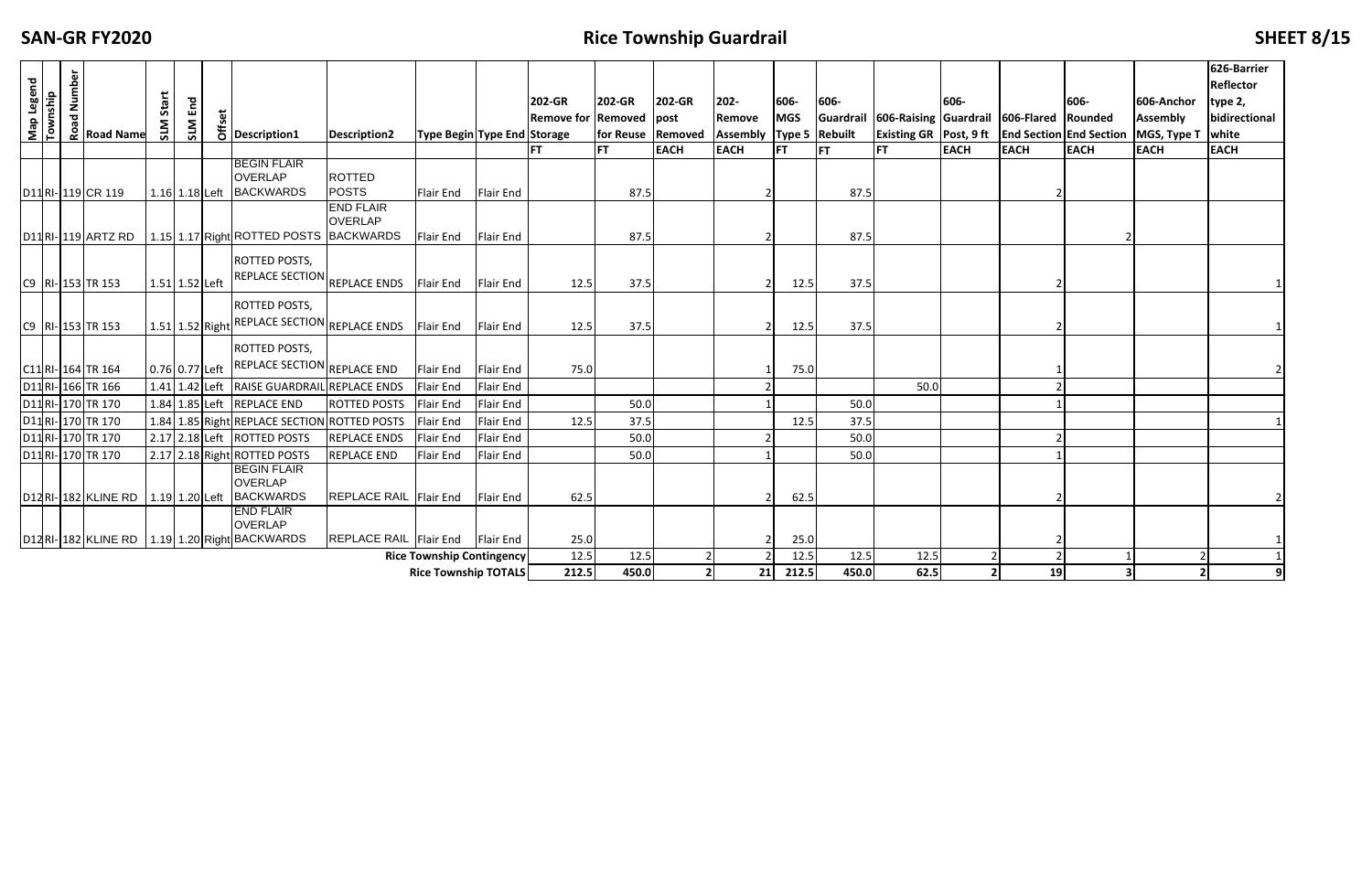## **Filley Township Guardrail All and The Contract Contract Contract Contract Contract Contract Contract Contract Contract Contract Contract Contract Contract Contract Contract Contract Contract Contract Contract Contract C**

| Map Legend<br>Township | Road Number<br>Road Name                            | Start<br><b>NTS</b> | $E_{\rm m}$<br>SLM | $\overline{5}$ Description1                                                      | <b>Description2</b>                                    | <b>Type Begin Type End</b>        |                  | <b>202-GR</b><br><b>Remove for Removed post</b><br><b>Storage</b> | 202-GR<br>for Reuse   Removed | 202-GR      | 202-<br>Remove<br>Assembly | 606-<br><b>MGS</b> | 606-<br>Type 5 Rebuilt | Guardrail 606-Raising Guardrail End<br><b>Existing GR Post, 9 ft</b> | 606-           | 606-Flared 606-<br>Section | Rounded<br><b>End Section</b> | 606-Anchor<br><b>Assembly</b><br>MGS, Type T | 626-Barrier<br><b>Reflector</b><br>type 2,<br>bidirectional<br>white |
|------------------------|-----------------------------------------------------|---------------------|--------------------|----------------------------------------------------------------------------------|--------------------------------------------------------|-----------------------------------|------------------|-------------------------------------------------------------------|-------------------------------|-------------|----------------------------|--------------------|------------------------|----------------------------------------------------------------------|----------------|----------------------------|-------------------------------|----------------------------------------------|----------------------------------------------------------------------|
|                        |                                                     |                     |                    |                                                                                  |                                                        |                                   |                  |                                                                   | <b>FT</b>                     | <b>EACH</b> | <b>EACH</b>                | <b>FT</b>          | <b>FT</b>              | <b>FT</b>                                                            | <b>EACH</b>    | <b>EACH</b>                | <b>EACH</b>                   | <b>EACH</b>                                  | <b>EACH</b>                                                          |
|                        | F13 RY-198 N CR 198                                 |                     |                    | 3.69 3.74 Right REPLACE RAIL                                                     | <b>TOO LOW</b>                                         | Round End Round End               |                  |                                                                   | 237.5                         |             |                            | 237.5              |                        |                                                                      |                |                            |                               |                                              |                                                                      |
|                        | H13 RY-229 BEELER RD                                |                     |                    | 0.24 0.25 Left   TOO LOW                                                         | <b>ROTTED</b><br><b>POSTS</b>                          | Round End Round End               |                  |                                                                   | 87.5                          |             |                            |                    | 87.5                   | 87.5                                                                 |                |                            |                               |                                              |                                                                      |
|                        |                                                     |                     |                    | 4.40 4.41 Left   ROTTED POSTS   BACKWARDS                                        | <b>BEGIN FLAIR</b><br><b>OVERLAP</b>                   |                                   | Flair End        |                                                                   |                               |             |                            |                    |                        |                                                                      |                |                            |                               |                                              |                                                                      |
|                        | F15 RY- 232 N CR 232                                |                     |                    |                                                                                  | <b>END FLAIR</b>                                       | Flair End                         |                  |                                                                   | 50.0                          |             |                            |                    | 50.0                   |                                                                      |                |                            |                               |                                              |                                                                      |
|                        | F15 RY- 232 N CR 232                                |                     |                    | 4.39 4.41 Right ROTTED POSTS BACKWARDS                                           | <b>OVERLAP</b>                                         |                                   | 0.0 Flair End    |                                                                   | 100.0                         |             |                            |                    | 100.0                  |                                                                      |                |                            |                               |                                              |                                                                      |
|                        | F14 RY- 239 CR 239                                  |                     |                    | 1.58 1.60 Left   TOO LOW                                                         | <b>ROTTED</b><br><b>POSTS</b>                          | Flair End                         | Flair End        |                                                                   | 125.0                         |             |                            |                    | 125.0                  | 125.0                                                                |                |                            |                               |                                              |                                                                      |
|                        | F14 RY-239 BALSIZER RD                              |                     |                    | <b>END FLAIR</b><br><b>OVERLAP</b><br>2.16 2.17 Right BACKWARDS                  | <b>REPLACE RAIL</b>                                    | Flair End                         | Flair End        | $50.0$                                                            |                               |             |                            | 50.0               |                        |                                                                      |                |                            |                               |                                              |                                                                      |
|                        | F17 RY- 247 CR 247                                  |                     | 2.84 2.85 Left     | <b>END MODIFIED</b><br><b>BUFFER</b><br><b>DAMAGED</b>                           |                                                        | 0Round End Round End              |                  |                                                                   |                               |             |                            |                    |                        |                                                                      |                |                            |                               |                                              |                                                                      |
|                        | F17 RY- 247 CR 247                                  |                     |                    | <b>END MODIFIED</b><br><b>BUFFER</b><br>2.84 2.85 Right DAMAGED                  |                                                        | 0 Round End Round End             |                  |                                                                   |                               |             |                            |                    |                        |                                                                      |                |                            |                               |                                              |                                                                      |
|                        | D <sub>14</sub> RY-259 CR 259                       |                     |                    | <b>BEGIN FLAIR</b><br><b>OVERLAP</b><br>1.75 1.77 Left BACKWARDS                 | <b>TOO LOW</b>                                         | <b>Flair End</b>                  | <b>Flair End</b> |                                                                   |                               |             |                            |                    |                        | 112.5                                                                |                |                            |                               |                                              |                                                                      |
|                        | D14 RY- 259 COONROD RD   1.75 1.77 Right TOO LOW    |                     |                    |                                                                                  | <b>END FLAIR</b><br><b>OVERLAP</b><br><b>BACKWARDS</b> | <b>Flair End</b>                  | Flair End        |                                                                   |                               |             |                            |                    |                        | 112.5                                                                |                |                            |                               |                                              |                                                                      |
|                        |                                                     |                     |                    | D14 RY-259 COONROD RD   1.36 1.38 Left   ROTTED POSTS   REPLACE RAIL   Flair End |                                                        |                                   | Flair End        | 25.0                                                              |                               |             |                            | 25.0               |                        |                                                                      |                |                            |                               |                                              |                                                                      |
|                        |                                                     |                     |                    | D14 RY- 259 COONROD RD   1.36 1.38 Right ROTTED POSTS REPLACE RAIL               |                                                        | Flair End                         | Flair End        | 137.5                                                             |                               |             |                            | 137.5              |                        |                                                                      |                | 2                          |                               |                                              |                                                                      |
|                        | H17 RY-260 YORKTOWN RD 0.25 0.27 Left REPLACE RAIL  |                     |                    |                                                                                  |                                                        | ORound End Flair End              |                  | 75.0                                                              |                               |             |                            | 75.0               |                        |                                                                      |                |                            |                               |                                              |                                                                      |
|                        | H17 RY-260 YORKTOWN RD 0.25 0.26 Right REPLACE RAIL |                     |                    |                                                                                  |                                                        | Round End Round End               |                  | 75.0                                                              |                               |             |                            | 75.0               |                        |                                                                      |                |                            |                               |                                              |                                                                      |
|                        | E17 RY- 260 N CR 260                                |                     |                    | 4.44 4.46 Left REPLACE RAIL                                                      | <b>TOO LOW</b>                                         | Round End Round End               |                  | 75.0                                                              |                               |             |                            | 75.0               |                        |                                                                      |                |                            |                               |                                              | $\overline{2}$                                                       |
|                        | E15 RY- 265 CR 265                                  |                     |                    | 0.11 0.21 Left   TOO LOW                                                         | <b>ROTTED</b><br><b>POSTS</b>                          | Type T                            | Type T           |                                                                   | 575.0                         |             |                            |                    | 575.0                  | 575.0                                                                |                |                            |                               |                                              |                                                                      |
|                        |                                                     |                     |                    |                                                                                  |                                                        | <b>Riley Township Contingency</b> |                  | 12.5                                                              | 25.0                          |             |                            | 12.5               | 12.5                   | 25.0                                                                 |                |                            |                               |                                              |                                                                      |
|                        |                                                     |                     |                    |                                                                                  |                                                        | <b>Riley Township TOTALS</b>      |                  | 450.0                                                             | 1,200.0                       |             |                            | 30 687.5           | 950.0                  | 1,037.5                                                              | 2 <sup>1</sup> | 16                         | 14                            |                                              | 14                                                                   |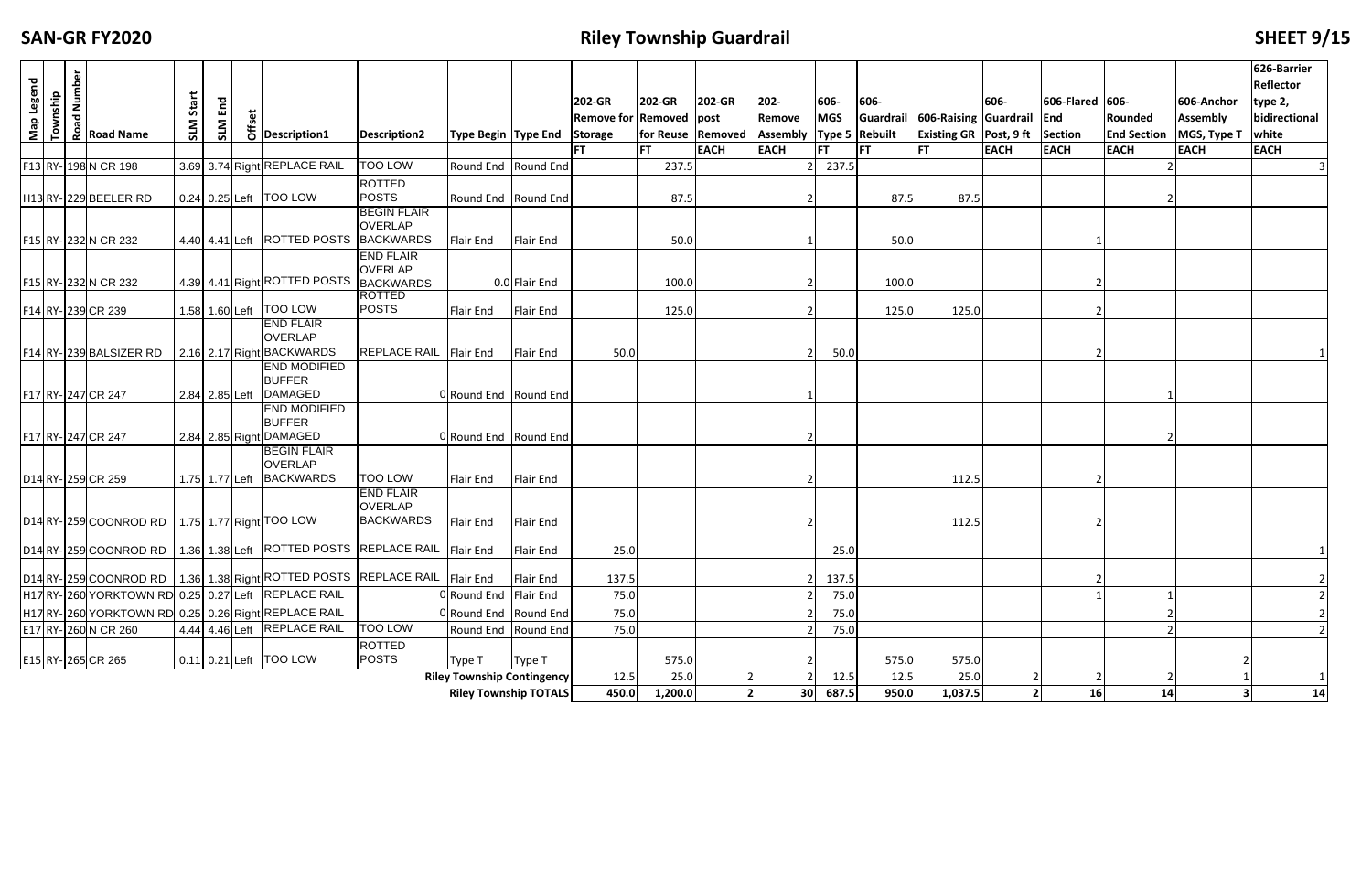## **FIZED SANDUSHY SHEET 10/15**

| Map Legend                                                                                                                                       | Township | Number<br>ᅙ<br><b>Q</b> | <b>Road Name</b>                                   | Start<br><b>N1S</b> | End<br>SLM | δ | Description1                                                      | <b>Description2</b>                   | Type Begin Type End                  |                  | 202-GR<br>Remove<br>tor<br><b>Storage</b> | 202-GR<br><b>Removed</b> post<br>for Reuse   Removed | <b>202-GR</b> | $202 -$<br>Remove<br><b>Assembly</b> | 606-<br>MGS 606-<br><b>S</b> | Type Guardrail Existing Guardrail<br><b>Rebuilt</b> | 606-<br>Raising 606-<br><b>GR</b> | Post, 9 ft          | 606-<br>Flared<br>End<br>Section Section | 606-<br>Rounded<br><b>End</b> | 606-<br><b>Anchor</b><br><b>Assembly</b> | 626-Barrier<br><b>Reflector</b><br>type 2,<br>MGS, Type bidirectiona<br>I white |
|--------------------------------------------------------------------------------------------------------------------------------------------------|----------|-------------------------|----------------------------------------------------|---------------------|------------|---|-------------------------------------------------------------------|---------------------------------------|--------------------------------------|------------------|-------------------------------------------|------------------------------------------------------|---------------|--------------------------------------|------------------------------|-----------------------------------------------------|-----------------------------------|---------------------|------------------------------------------|-------------------------------|------------------------------------------|---------------------------------------------------------------------------------|
|                                                                                                                                                  |          |                         |                                                    |                     |            |   |                                                                   |                                       |                                      |                  |                                           | IFT                                                  | <b>EACH</b>   | <b>EACH</b>                          | IFT.                         | <b>FT</b>                                           | IFT.                              | <b>EACH</b>         | <b>EACH</b>                              | <b>EACH</b>                   | <b>EACH</b>                              | <b>EACH</b>                                                                     |
|                                                                                                                                                  |          |                         | H9 SA-51 NAPOLEON RD 3.41 3.42 Left                |                     |            |   | POST DAMAGED                                                      |                                       | O Flair End                          | Flair End        |                                           | 75.0                                                 |               |                                      |                              | 75.0                                                |                                   |                     |                                          |                               |                                          |                                                                                 |
|                                                                                                                                                  |          |                         |                                                    |                     |            |   | <b>BRIDGE RAIL</b>                                                |                                       |                                      |                  |                                           |                                                      |               |                                      |                              |                                                     |                                   |                     |                                          |                               |                                          |                                                                                 |
|                                                                                                                                                  |          |                         | H9 SA-51 NAPOLEON RD 4.26 4.27 Left                |                     |            |   | <b>DAMAGED</b><br><b>BRIDGE RAIL</b>                              |                                       | Flair End                            | Flair End        | 12.5                                      |                                                      |               |                                      | 12.5                         |                                                     |                                   |                     |                                          |                               |                                          |                                                                                 |
|                                                                                                                                                  |          |                         | H9 SA-51 NAPOLEON RD 4.26 4.28 Right DAMAGED       |                     |            |   |                                                                   |                                       | OFlair End                           | Flair End        | 12.5                                      |                                                      |               |                                      | 12.5                         |                                                     |                                   |                     |                                          |                               |                                          |                                                                                 |
|                                                                                                                                                  |          |                         |                                                    |                     |            |   | <b>BEGIN FLAIR</b><br><b>OVERLAP</b>                              | <b>DAMAGED</b>                        |                                      |                  |                                           |                                                      |               |                                      |                              |                                                     |                                   |                     |                                          |                               |                                          |                                                                                 |
|                                                                                                                                                  |          |                         | G10SA-57 CHRISTY RD                                | 1.24 1.41 Left      |            |   | <b>BACKWARDS</b>                                                  | <b>POST</b>                           | Flair End                            | Flair End        |                                           | 12.5                                                 |               |                                      |                              | 12.5                                                |                                   |                     |                                          |                               |                                          |                                                                                 |
|                                                                                                                                                  |          |                         | G10SA-57 CHRISTY RD                                |                     |            |   | <b>BEGIN FLAIR</b><br><b>OVERLAP</b><br>1.25 1.41 Right BACKWARDS | ROTTED POST   Flair End               |                                      | Flair End        |                                           | 12.5                                                 |               |                                      |                              | 12.5                                                |                                   |                     |                                          |                               |                                          |                                                                                 |
|                                                                                                                                                  |          |                         |                                                    |                     |            |   | <b>REPLACE</b>                                                    |                                       |                                      |                  |                                           |                                                      |               |                                      |                              |                                                     |                                   |                     |                                          |                               |                                          |                                                                                 |
|                                                                                                                                                  |          |                         | G10SA-57 CHRISTY RD                                | 1.73 1.75 Left      |            |   | <b>APPROACH RAIL</b>                                              |                                       | O Flair End                          | Flair End        | 12.5                                      |                                                      |               |                                      | 12.5                         |                                                     |                                   |                     |                                          |                               |                                          |                                                                                 |
|                                                                                                                                                  |          |                         | G10SA-57 CHRISTY RD                                |                     |            |   | <b>REPLACE</b><br>1.68 1.75 Right APPROACH RAIL                   |                                       | ORound End Round End                 |                  | 12.5                                      |                                                      |               |                                      | 12.5                         |                                                     |                                   |                     |                                          |                               |                                          |                                                                                 |
|                                                                                                                                                  |          |                         |                                                    |                     |            |   | <b>BEGIN MODIFIED</b>                                             | <b>END MODIFIED</b>                   |                                      |                  |                                           |                                                      |               |                                      |                              |                                                     |                                   |                     |                                          |                               |                                          |                                                                                 |
|                                                                                                                                                  |          |                         | F10 SA-57 CHRISTY RD                               | 3.20 3.20 Left      |            |   | <b>BUFFER</b><br>DAMAGED                                          | <b>BUFFER</b><br><b>DAMAGED</b>       | <b>Flair End</b>                     | Flair End        |                                           |                                                      |               |                                      |                              |                                                     |                                   |                     |                                          |                               |                                          |                                                                                 |
|                                                                                                                                                  |          |                         |                                                    |                     |            |   | <b>BEGIN MODIFIED</b>                                             | <b>END MODIFIED</b>                   |                                      |                  |                                           |                                                      |               |                                      |                              |                                                     |                                   |                     |                                          |                               |                                          |                                                                                 |
|                                                                                                                                                  |          |                         | F10 SA-57 CHRISTY RD                               |                     |            |   | <b>BUFFER</b><br>3.20 3.20 Right DAMAGED                          | <b>BUFFER</b><br><b>DAMAGED</b>       | Flair End                            | Flair End        |                                           |                                                      |               |                                      |                              |                                                     |                                   |                     |                                          |                               |                                          |                                                                                 |
|                                                                                                                                                  |          |                         | F11 SA-89 BOOKTOWN RD 3.28 3.33 Right REPLACE RAIL |                     |            |   |                                                                   | <b>ADD RAIL TO</b><br><b>BEGINING</b> | Flair End                            | Flair End        | 275.0                                     |                                                      |               |                                      | 287.5                        |                                                     |                                   |                     |                                          |                               |                                          |                                                                                 |
| E10 SA- 97 TR 97                                                                                                                                 |          |                         |                                                    |                     |            |   | 1.82 1.83 Right ROTTED POSTS                                      | <b>REPLACE ENDS</b>                   | <b>Flair End</b>                     | <b>Flair End</b> |                                           | 62.5                                                 |               |                                      |                              | 62.5                                                |                                   |                     |                                          |                               |                                          |                                                                                 |
|                                                                                                                                                  |          |                         | <b>FOUR MILE</b><br>H9 SA-128 HOUSE RD             |                     |            |   | <b>RAIL OVERLAP</b><br>0.20 0.24 Left BACKWARDS                   | REALIGN<br><b>POSTS</b>               | Round End Round End                  |                  |                                           | 162.5                                                |               |                                      |                              | 162.5                                               |                                   |                     |                                          |                               |                                          |                                                                                 |
|                                                                                                                                                  |          |                         | H9   SA- 128   CR 128                              |                     |            |   | <b>RAIL OVERLAP</b><br>0.20 0.24 Right BACKWARDS                  | <b>REALIGN</b><br><b>POSTS</b>        | Round End Round End                  |                  |                                           | 162.5                                                |               |                                      |                              | 162.5                                               |                                   |                     |                                          |                               |                                          |                                                                                 |
|                                                                                                                                                  |          |                         | G9 SA-136 TR 136                                   |                     |            |   | 0.44 0.45 Left ROTTED POSTS                                       | REPLACE ENDS                          | Flair End                            | Flair End        |                                           | 37.5                                                 |               |                                      |                              | 37.5                                                |                                   |                     |                                          |                               |                                          |                                                                                 |
|                                                                                                                                                  |          |                         | G9 SA-136 TR 136                                   |                     |            |   | 0.44 0.45 Right ROTTED POSTS                                      | <b>REPLACE ENDS</b>                   | Flair End                            | Flair End        |                                           | 37.5                                                 |               |                                      |                              | 37.5                                                |                                   |                     |                                          |                               |                                          |                                                                                 |
|                                                                                                                                                  |          |                         | F9 SA- 142 TR 142                                  |                     |            |   | 0.40 0.41 Left ROTTED POSTS                                       |                                       | 0 Flair End                          | Flair End        |                                           | 37.5                                                 |               |                                      |                              | 37.5                                                |                                   |                     |                                          |                               |                                          |                                                                                 |
|                                                                                                                                                  |          |                         | F9 SA-142 TR 142                                   |                     |            |   | 0.40 0.41 Right ROTTED POSTS                                      |                                       | 0 Flair End                          | Flair End        |                                           | 37.5                                                 |               |                                      |                              | 37.5                                                |                                   |                     |                                          |                               |                                          |                                                                                 |
|                                                                                                                                                  |          |                         | E11 SA-166 TR 166                                  |                     |            |   | 3.49 3.50 Left RAISE GUARDRAIL                                    | ROTTED POSTS                          | Flair End                            | Flair End        |                                           | 50.0                                                 |               |                                      |                              | 50.0                                                | 50.0                              |                     |                                          |                               |                                          |                                                                                 |
|                                                                                                                                                  |          |                         | E11 SA-166 TR 166                                  |                     |            |   | 3.49 3.50 Right RAISE GUARDRAIL                                   | REPLACE<br><b>SECTION</b>             | Flair End                            | Flair End        | 12.5                                      |                                                      |               |                                      | 12.5                         |                                                     | 50.0                              |                     |                                          |                               |                                          |                                                                                 |
| F13 SA-198 N CR 198<br>3.08 3.09 Right TOO LOW<br>0Round End Round End<br>3.08 3.09 Left TOO LOW<br>F13 SA-198 N CR 198<br>0 Round End Round End |          |                         |                                                    |                     |            |   |                                                                   |                                       |                                      |                  |                                           |                                                      |               |                                      |                              |                                                     | 50.0                              |                     |                                          |                               |                                          |                                                                                 |
|                                                                                                                                                  |          |                         |                                                    |                     |            |   |                                                                   |                                       |                                      |                  |                                           |                                                      |               |                                      |                              |                                                     | 50.0                              |                     |                                          |                               |                                          |                                                                                 |
|                                                                                                                                                  |          |                         | F13 SA-198 N CR 198                                |                     |            |   | 3.70 3.74 Left REPLACE RAIL                                       | <b>ROTTED POSTS</b>                   | Round End Round End                  |                  | 200.0                                     |                                                      |               |                                      | 200.0                        |                                                     |                                   |                     |                                          |                               |                                          |                                                                                 |
|                                                                                                                                                  |          |                         |                                                    |                     |            |   |                                                                   |                                       | <b>Sandusky Township Contingency</b> |                  | 12.5                                      | 12.5                                                 |               |                                      | 12.5                         | 12.5                                                | 12.5                              | 2<br>$\overline{2}$ |                                          |                               |                                          |                                                                                 |
|                                                                                                                                                  |          |                         |                                                    |                     |            |   |                                                                   |                                       | <b>Sandusky Township TOTALS</b>      |                  | 550.0                                     | 700.0                                                | 5             |                                      | 33 562.5                     | 700.0                                               | 212.5                             |                     | 24                                       | 14                            | $\mathbf{2}$                             | 14                                                                              |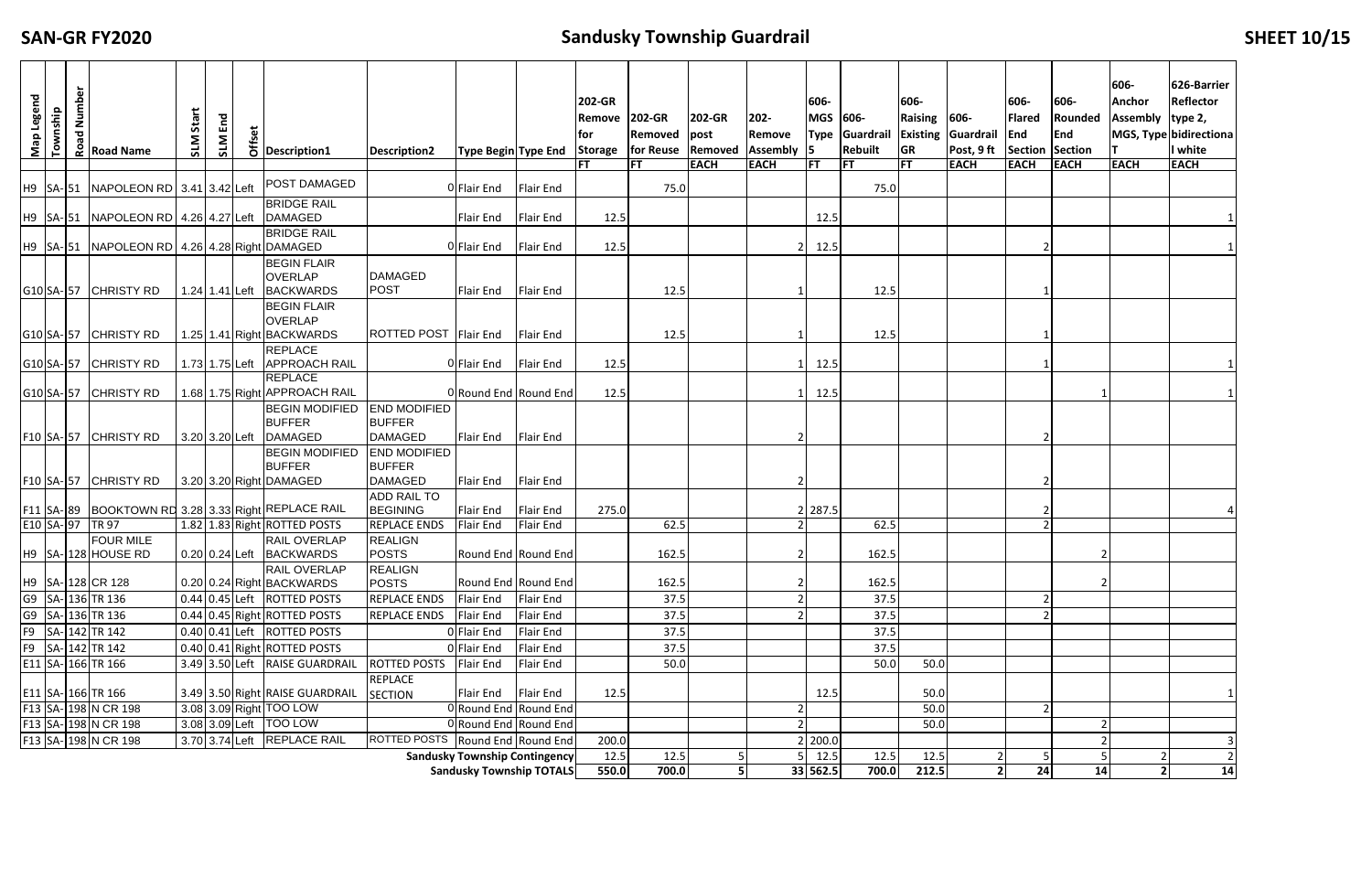### **SAN‐GR**

### **FIZER SCOTT SHEET 11/15**

|                      | Map Legend<br>Township<br>Road Number<br>Road Name |                   |     |                                                                                                        |                                                                |                                   |                  | 202-GR                    | 202-GR            | 202-GR      | $202 -$                     | 606-       | 606-  |                                       | 606-        | 606-Flared 606- |             | 606-Anchor                       | 626-Barrier<br><b>Reflector type</b> |
|----------------------|----------------------------------------------------|-------------------|-----|--------------------------------------------------------------------------------------------------------|----------------------------------------------------------------|-----------------------------------|------------------|---------------------------|-------------------|-------------|-----------------------------|------------|-------|---------------------------------------|-------------|-----------------|-------------|----------------------------------|--------------------------------------|
|                      |                                                    | Sta               | End |                                                                                                        |                                                                |                                   |                  | <b>Remove for Removed</b> |                   | post        | Remove                      | <b>MGS</b> |       | Guardrail 606-Raising Guardrail       |             | End             | Rounded     | <b>Assembly</b>                  | bidirectional                        |
|                      |                                                    | <b>NTS</b>        | SLM | $\begin{array}{c}\n\overline{\updownarrow} \\ \downarrow \overline{\downarrow} \\ \hline\n\end{array}$ | Description2   Type Begin   Type End                           |                                   |                  | <b>Storage</b>            | for Reuse Removed |             | Assembly   Type 5   Rebuilt |            |       | <b>Existing GR Post, 9 ft Section</b> |             |                 |             | <b>End Section   MGS, Type T</b> | white                                |
|                      |                                                    |                   |     |                                                                                                        |                                                                |                                   |                  | l FT                      | <b>FT</b>         | <b>EACH</b> | <b>EACH</b>                 | FT         | FT    | lFT.                                  | <b>EACH</b> | <b>EACH</b>     | <b>EACH</b> | <b>EACH</b>                      | <b>EACH</b>                          |
|                      | L1 SC-22 TR 22                                     |                   |     | 0.49 0.50 Left REPLACE RAIL                                                                            |                                                                | 0 Flair End                       | <b>Flair End</b> | 50.0                      |                   |             |                             | 50.0       |       |                                       |             |                 |             |                                  |                                      |
|                      | L1 SC-22 TR 22                                     |                   |     | 0.49 0.50 Right REPLACE RAIL                                                                           |                                                                | 0 Flair End                       | <b>Flair End</b> | 50.0                      |                   |             |                             | 50.0       |       |                                       |             |                 |             |                                  |                                      |
|                      | J2 SC-33 CENTER RD                                 |                   |     | <b>RAIL OVERLAP</b><br>1.58 1.59 Left BACKWARDS                                                        | RADIUS END<br><b>CAUSES</b><br><b>HEAD ON</b><br><b>HAZARD</b> | Round End Round End               |                  | 50.0                      |                   |             |                             | 50.0       |       |                                       |             |                 |             |                                  |                                      |
|                      | J2 SC-33 CR 33                                     |                   |     | <b>RAIL OVERLAP</b><br>1.58 1.59 Right BACKWARDS                                                       |                                                                | 0 Flair End                       | <b>Flair End</b> |                           |                   |             |                             |            |       |                                       |             |                 |             |                                  |                                      |
|                      | L3 SC-36 CR 36                                     | $0.29 0.31 $ Left |     | <b>END MODIFIED</b><br><b>BUFFER</b><br><b>DAMAGED</b>                                                 |                                                                | 0 Round End Round End             |                  |                           |                   |             |                             |            |       |                                       |             |                 |             |                                  |                                      |
|                      | L3 SC-36 SQUIRES RD                                |                   |     | <b>END MODIFIED</b><br><b>BUFFER</b><br>0.30 0.32 Right DAMAGED                                        | <b>RAIL</b><br>OVERLAP<br><b>BACKWARD</b>                      | Round End Round End               |                  |                           |                   |             |                             |            |       |                                       |             |                 |             |                                  |                                      |
|                      | L3 SC-36 CR 36                                     | $0.61 0.62 $ Left |     | <b>BEGIN</b><br><b>MODIFIED</b><br><b>BUFFER</b>                                                       | <b>END</b><br><b>MODIFIED</b><br><b>BUFFER</b>                 | Round End Round End               |                  |                           |                   |             |                             |            |       |                                       |             |                 |             |                                  |                                      |
|                      | L3 SC-58 HOLLINGER RD 0.34 0.35 Right DAMAGED      |                   |     | <b>BEGIN</b><br><b>MODIFIED</b><br><b>BUFFER</b>                                                       | <b>TOO LOW</b>                                                 | Round End Round End               |                  |                           |                   |             |                             |            |       | 75.0                                  |             |                 |             |                                  |                                      |
| L2 $ SC - 1 $ CR 1   |                                                    |                   |     | <b>FURTHER</b><br><b>INSPECTION</b><br>1.34 1.75 Right NEEDED                                          | <b>DAMAGED</b><br><b>POST</b>                                  | Flair End                         | <b>Flair End</b> |                           | 100.0             |             |                             |            | 100.0 |                                       |             |                 |             |                                  |                                      |
|                      | L3 $ SC - 1  CR 1$                                 |                   |     | 3.39 3.40 Right REPLACE RAIL                                                                           | <b>ADD RAIL</b><br><b>BEGIN</b>                                | Round End Round End               |                  | 25.0                      |                   |             |                             | 37.5       |       |                                       |             |                 |             |                                  |                                      |
|                      | W/CR<br>62/SENECA<br>$1$ CO LINE /RD               |                   |     | 4.85 5.07 Right RAIL DAMAGED                                                                           |                                                                | 0 Flair End                       | Flair End        | 25.0                      |                   |             |                             |            |       |                                       |             |                 |             |                                  |                                      |
| $L4$ SC-<br>$L4$ SC- | W/CR<br>62/SENECA<br>$1$ CO LINE /RD               |                   |     | <b>END FLAIR</b><br>5.08 5.22 Right DAMAGED                                                            | <b>BRIDGE</b><br><b>POST</b><br><b>DAMAGED</b>                 | <b>Flair End</b>                  | <b>Flair End</b> |                           | 100.0             |             |                             | 25.0       | 100.0 |                                       |             |                 |             |                                  |                                      |
|                      |                                                    |                   |     |                                                                                                        |                                                                | <b>Scott Township Contingency</b> |                  | 12.5                      | 12.5              |             |                             | 12.5       | 12.5  | 12.5                                  |             |                 |             |                                  |                                      |
|                      |                                                    |                   |     |                                                                                                        |                                                                | <b>Scott Township TOTALS</b>      |                  | 212.5                     | 212.5             |             | 21                          | 225.0      | 212.5 | 87.5                                  |             | 11              | 11          |                                  | 9                                    |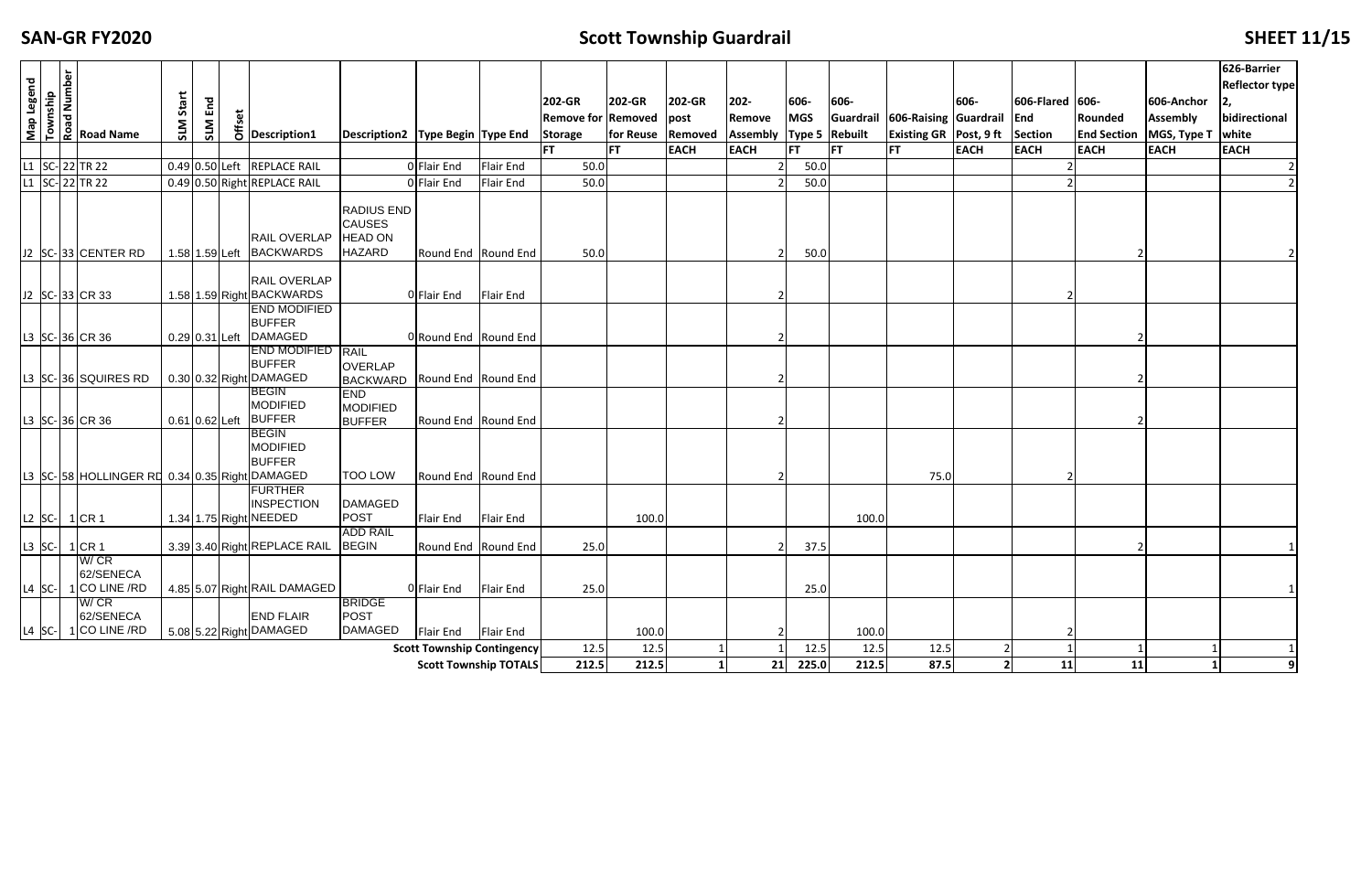## **FIGUARTIZE: FIGUARTIZE: CONTENTIZE: CONTENTIZE: CONTENTIZE: CONTENTIZE: CONTENTIZE: CONTENTIZE: CONTENTIZE: CONTENTIZE: CONTENTIZE: CONTENTIZE: CONTENTIZE: CONTENTIZE: CONTENTIZE: CONTENTIZE:**

|            |          |                                                        |       |             |                                                     |                                                         |                                         |                                      |                  |                                |                                                   |             |                |            |              |                                      |             |                 |             |                                                 | 626-Barrier             |
|------------|----------|--------------------------------------------------------|-------|-------------|-----------------------------------------------------|---------------------------------------------------------|-----------------------------------------|--------------------------------------|------------------|--------------------------------|---------------------------------------------------|-------------|----------------|------------|--------------|--------------------------------------|-------------|-----------------|-------------|-------------------------------------------------|-------------------------|
| Map Legend |          | <b>Exampler</b><br>Road Name                           |       |             |                                                     |                                                         |                                         |                                      |                  |                                |                                                   |             |                |            |              |                                      |             |                 |             |                                                 | <b>Reflector</b>        |
|            | Township |                                                        | Start | $E_{\rm m}$ |                                                     |                                                         |                                         |                                      |                  | 202-GR                         | 202-GR                                            | 202-GR      | $202 -$        | 606-       | 606-         |                                      | 606-        | 606-Flared 606- |             | 606-Anchor                                      | type 2,                 |
|            |          |                                                        |       | SLM         | te<br>#E<br>O Description1                          |                                                         |                                         |                                      |                  | <b>Remove for Removed post</b> |                                                   |             | Remove         | <b>MGS</b> |              | Guardrail 606-Raising Guardrail End  |             |                 | Rounded     | <b>Assembly</b>                                 | bidirectional           |
|            |          |                                                        |       |             |                                                     |                                                         | <b>Description2</b>                     | Type Begin Type End                  |                  | <b>Storage</b>                 | for Reuse Removed Assembly Type 5 Rebuilt<br>IFT. | <b>EACH</b> | <b>EACH</b>    |            |              | Existing GR   Post, $9$ ft   Section | <b>EACH</b> | <b>EACH</b>     | <b>EACH</b> | <b>End Section   MGS, Type A</b><br><b>EACH</b> | white<br><b>EACH</b>    |
|            |          | G19TO- 237 TR 237                                      |       |             | 2.99 3.00 Left ROTTED POSTS                         |                                                         | <b>REPLACE ENDS</b>                     | <b>Flair End</b>                     | <b>Flair End</b> |                                | 50.0                                              |             |                |            | IFT.<br>50.0 |                                      |             |                 |             |                                                 |                         |
|            |          | G19TO- 237 TR 237                                      |       |             |                                                     |                                                         |                                         |                                      |                  |                                |                                                   |             |                |            |              |                                      |             |                 |             |                                                 |                         |
|            |          |                                                        |       |             | 2.99 3.00 Right ROTTED POSTS                        |                                                         | <b>REPLACE ENDS</b>                     | <b>Flair End</b>                     | Flair End        |                                | 50.0                                              |             |                |            | 50.0         |                                      |             |                 |             |                                                 |                         |
|            |          | F20 TO- 247 WHITMORE RD 4.15 4.16 Right BUFFER DAMAGED |       |             |                                                     | <b>END MODIFIED</b>                                     | <b>REALIGN POSTS</b>                    | Round End Round End                  |                  |                                | 50.0                                              |             |                |            | 50.0         |                                      |             |                 |             |                                                 |                         |
|            |          |                                                        |       |             |                                                     | <b>END MODIFIED</b>                                     |                                         |                                      |                  |                                |                                                   |             |                |            |              |                                      |             |                 |             |                                                 |                         |
|            |          | F20 TO-247 WHITMORE RD 4.90 4.91 Left BUFFER DAMAGED   |       |             |                                                     |                                                         | <b>ROTTED POST</b>                      | Round End Round End                  |                  |                                | 62.5                                              |             |                |            | 62.5         |                                      |             |                 |             |                                                 |                         |
|            |          |                                                        |       |             |                                                     | <b>BEGIN MODIFIED</b>                                   | RAIL OVERLAP                            |                                      |                  |                                |                                                   |             |                |            |              |                                      |             |                 |             |                                                 |                         |
|            |          | F20 TO- 247 WHITMORE RD 4.90 4.91 Right BUFFER DAMAGED |       |             |                                                     |                                                         | <b>BACKWARDS</b>                        | Round End Round End                  |                  |                                |                                                   |             |                |            |              |                                      |             |                 |             |                                                 |                         |
|            |          | F17 TO-247 WHITMORE RD 1.26 1.28 Left TOO LOW          |       |             |                                                     |                                                         | <b>ROTTED POSTS</b>                     | Round End                            |                  |                                | 137.5                                             |             |                |            | 137.5        | 137.5                                |             |                 |             |                                                 |                         |
|            |          | F17 TO- 247 WHITMORE RD 1.26 1.28 Right TOO LOW        |       |             |                                                     |                                                         | <b>RAIL OVERLAP</b><br><b>BACKWARDS</b> | <b>Flair End</b>                     | Flair End        |                                |                                                   |             |                |            |              | 262.5                                |             |                 |             |                                                 |                         |
|            |          |                                                        |       |             |                                                     | <b>END MODIFIED</b>                                     |                                         |                                      |                  |                                |                                                   |             |                |            |              |                                      |             |                 |             |                                                 |                         |
|            |          | F17 TO-260 YORKTOWN RD 2.83 2.85 Left                  |       |             |                                                     | <b>BUFFER DAMAGED</b>                                   | <b>ROTTED POSTS</b>                     | Round End Round End                  |                  |                                | 75.0                                              |             |                |            | 75.0         |                                      |             |                 |             |                                                 |                         |
|            |          |                                                        |       |             |                                                     |                                                         | <b>MODIFIED</b>                         |                                      |                  |                                |                                                   |             |                |            |              |                                      |             |                 |             |                                                 |                         |
|            |          |                                                        |       |             |                                                     |                                                         | <b>BUFFERS</b>                          |                                      |                  |                                |                                                   |             |                |            |              |                                      |             |                 |             |                                                 |                         |
|            |          | F17 TO-260 N CR 260                                    |       |             | 2.83 2.84 Right ROTTED POSTS                        |                                                         | <b>DAMAGED</b>                          | Round End Round End                  |                  |                                | 75.0                                              |             |                |            | 75.0         |                                      |             |                 |             |                                                 |                         |
|            |          | E17 TO-260 N CR 260                                    |       |             | 4.44 4.46 Right REPLACE RAIL<br><b>END MODIFIED</b> |                                                         | <b>TOO LOW</b>                          | Round End Round End                  |                  | 75.0                           |                                                   |             |                | 75.0       |              |                                      |             |                 |             |                                                 |                         |
|            |          | G17 TO-268 CR 268                                      |       |             |                                                     | 1.68 1.68 Left BUFFER DAMAGED                           |                                         | 0 Round End Round End                |                  |                                |                                                   |             |                |            |              |                                      |             |                 |             |                                                 |                         |
|            |          |                                                        |       |             |                                                     |                                                         |                                         |                                      |                  |                                |                                                   |             |                |            |              |                                      |             |                 |             |                                                 |                         |
|            |          | F17 TO-268 VICKERY RD                                  |       |             |                                                     | <b>BEGIN MODIFIED</b><br>1.68 1.68 Right BUFFER DAMAGED |                                         | 0 Round End Round End                |                  |                                |                                                   |             |                |            |              |                                      |             |                 |             |                                                 |                         |
|            |          |                                                        |       |             |                                                     |                                                         | <b>BEGIN MODIFIED</b>                   |                                      |                  |                                |                                                   |             |                |            |              |                                      |             |                 |             |                                                 |                         |
|            |          |                                                        |       |             |                                                     |                                                         | <b>BUFFER</b>                           |                                      |                  |                                |                                                   |             |                |            |              |                                      |             |                 |             |                                                 |                         |
|            |          | F17 TO-268 CR 268                                      |       |             | 3.12 3.13 Left ROTTED POSTS                         |                                                         | <b>DAMAGED</b>                          | Round End Round End                  |                  |                                | 62.5                                              |             |                |            | 62.5         |                                      |             |                 |             |                                                 |                         |
|            |          |                                                        |       |             |                                                     |                                                         | <b>END MODIFIED</b>                     |                                      |                  |                                |                                                   |             |                |            |              |                                      |             |                 |             |                                                 |                         |
|            |          |                                                        |       |             |                                                     |                                                         | <b>BUFFER</b>                           |                                      |                  |                                |                                                   |             |                |            |              |                                      |             |                 |             |                                                 |                         |
|            |          | F18 TO-268 VICKERY RD                                  |       |             | 3.12 3.13 Right ROTTED POSTS                        |                                                         | <b>DAMAGED</b>                          | Round End Round End                  |                  |                                | 62.5                                              |             |                |            | 62.5         |                                      |             |                 |             |                                                 |                         |
|            |          | F18 TO-272 TR 272                                      |       |             | 0.50 0.51 Left ROTTED POSTS                         |                                                         | <b>REPLACE ENDS</b>                     | Flair End                            | <b>Flair End</b> |                                | 50.0                                              |             | $\overline{2}$ |            | 50.0         |                                      |             |                 |             |                                                 |                         |
|            |          | F18 TO-272 TR 272                                      |       |             | 0.50 0.51 Right ROTTED POSTS                        |                                                         | <b>REPLACE ENDS</b>                     | Flair End                            | Flair End        |                                | 50.0                                              |             |                |            | 50.0         |                                      |             |                 |             |                                                 |                         |
|            |          |                                                        |       |             | <b>BEGIN FLAIR</b>                                  |                                                         |                                         |                                      |                  |                                |                                                   |             |                |            |              |                                      |             |                 |             |                                                 |                         |
|            |          |                                                        |       |             | OVERLAP<br>0.39 0.40 Left BACKWARDS                 |                                                         | <b>REPLACE RAIL</b>                     | Flair End                            | Flair End        |                                |                                                   |             |                |            |              |                                      |             |                 |             |                                                 |                         |
|            |          | D18 TO-290 CR 290                                      |       |             |                                                     |                                                         | <b>END FLAIR OVERLAP Flair End</b>      |                                      |                  | 50.0                           |                                                   |             |                | 50.0       |              |                                      |             |                 |             |                                                 |                         |
|            |          | D <sub>18</sub> TO-290 CR 290                          |       |             | 0.39 0.40 Right REPLACE RAIL                        |                                                         |                                         |                                      | Flair End        | 50.0                           |                                                   |             |                | 50.0       |              |                                      |             |                 |             |                                                 |                         |
|            |          |                                                        |       |             | <b>BEGIN FLAIR</b><br><b>OVERLAP</b>                |                                                         |                                         |                                      |                  |                                |                                                   |             |                |            |              |                                      |             |                 |             |                                                 |                         |
|            |          | H19 TO-294 N CR 294                                    |       |             | 0.43 0.44 Left BACKWARDS                            |                                                         | <b>TOO LOW</b>                          | Flair End Flair End                  |                  |                                |                                                   |             |                |            |              | 50.0                                 |             |                 |             |                                                 |                         |
|            |          | H19 TO- 294 CR 294                                     |       |             | $0.43$ 0.44 Right TOO LOW                           |                                                         | <b>END FLAIR OVERLAP Flair End</b>      |                                      | Flair End        |                                |                                                   |             |                |            |              | 50.0                                 |             |                 |             |                                                 |                         |
|            |          |                                                        |       |             |                                                     |                                                         |                                         | <b>Townsend Township Contingency</b> |                  | $\boxed{12.5}$                 | 12.5                                              |             |                | 12.5       | 12.5         | $\overline{12.5}$                    |             |                 |             |                                                 |                         |
|            |          |                                                        |       |             |                                                     |                                                         |                                         | Townsend Township TOTALS             |                  | 187.5                          | 737.5                                             |             | 39             | 187.5      | 737.5        | 512.5                                |             | 19              | 22          | $\overline{2}$                                  | $\overline{\mathbf{A}}$ |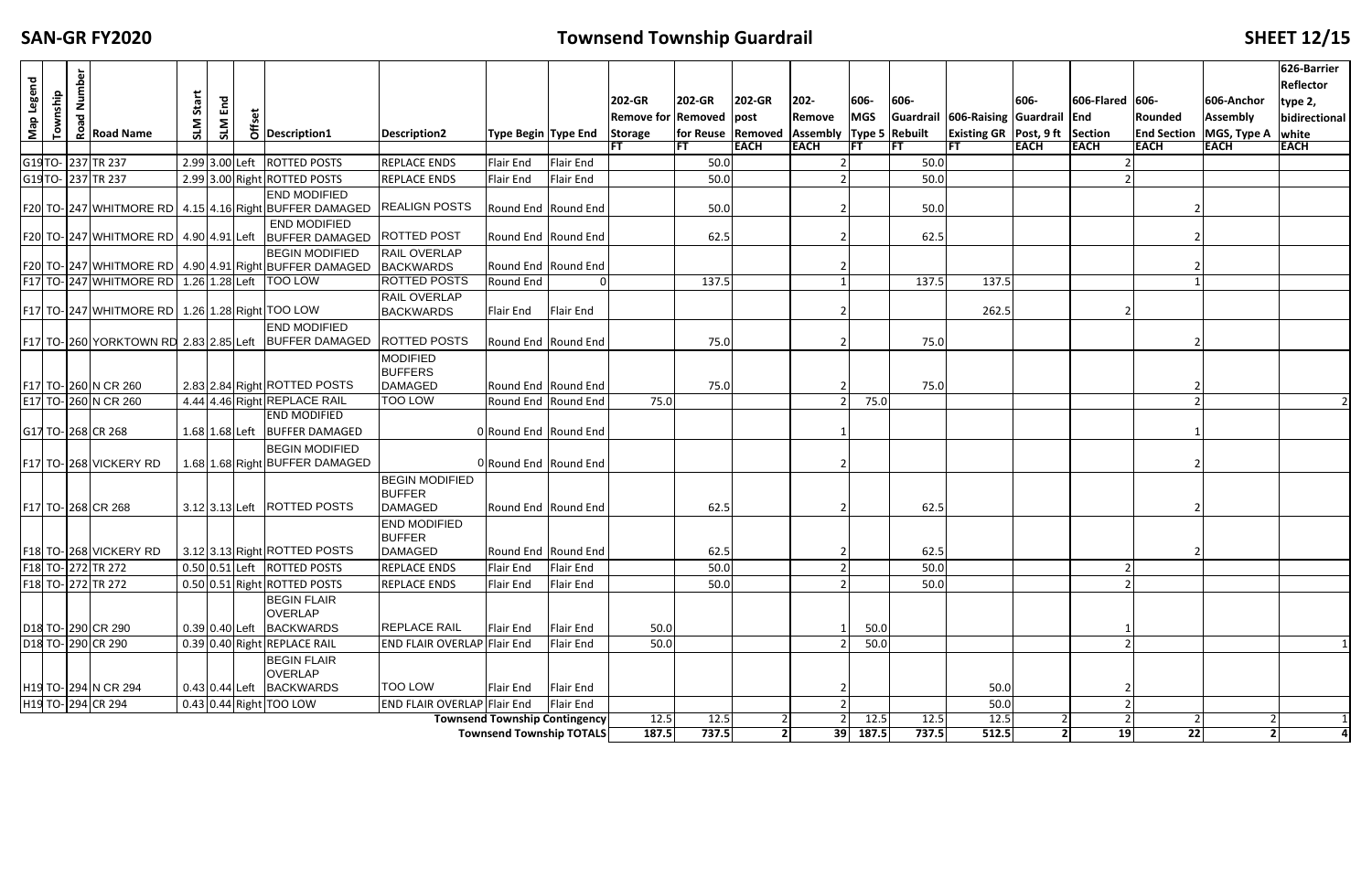## **FIXALLE <b>I EXECUTE: FIXALLE <b>EXECUTE: FIXALLE <b>EXECUTE: FIXALLE EXECUTE: EXECUTE: EXECUTE: EXECUTE: EXECUTE: EXECUTE: EXECUTE: EXECUTE: EXECUTE: EXECUTE: EXECUTE: EXECUTE: EXECUTE: EXEC**

| Map Legend                                               |          | Number |                                                  |            |                    |  |                                                                                  |                                 |                                                                                       |                  |        |              |             |             |            |            |                                                    |             |             |                                                      |                   | 626-Barrier<br>Reflector type |
|----------------------------------------------------------|----------|--------|--------------------------------------------------|------------|--------------------|--|----------------------------------------------------------------------------------|---------------------------------|---------------------------------------------------------------------------------------|------------------|--------|--------------|-------------|-------------|------------|------------|----------------------------------------------------|-------------|-------------|------------------------------------------------------|-------------------|-------------------------------|
|                                                          | Township |        |                                                  | Start      | End                |  |                                                                                  |                                 |                                                                                       |                  | 202-GR | 202-GR       | 202-GR      | 202-        | 606-       | 606-       |                                                    | 606-        |             | 606-                                                 | 606-Anchor        |                               |
|                                                          |          | ъ      |                                                  |            |                    |  |                                                                                  |                                 |                                                                                       |                  | Remove | Removed post |             | Remove      | <b>MGS</b> |            | Guardrail 606-Raising Guardrail 606-Flared Rounded |             |             |                                                      | <b>Assembly</b>   | bidirectional                 |
|                                                          |          |        | $\frac{8}{6}$ Road Name                          | <b>NTS</b> | SLM                |  | $\frac{1}{6}$ Description1                                                       | Description2                    | Type Begin  Type End   for Storage  for Reuse   Removed   Assembly   Type 5   Rebuilt |                  |        |              |             |             |            |            |                                                    |             |             | Existing GR   Post, 9 ft   End Section   End Section | <b>MGS Type T</b> | white                         |
|                                                          |          |        |                                                  |            |                    |  |                                                                                  |                                 |                                                                                       |                  | FT     | IFT          | <b>EACH</b> | <b>EACH</b> | l FT       | <b>IFT</b> | IFT.                                               | <b>EACH</b> | <b>EACH</b> | <b>EACH</b>                                          | <b>EACH</b>       | <b>EACH</b>                   |
|                                                          |          |        |                                                  |            |                    |  |                                                                                  | <b>POSTS</b>                    |                                                                                       |                  |        |              |             |             |            |            |                                                    |             |             |                                                      |                   |                               |
|                                                          |          |        |                                                  |            |                    |  |                                                                                  | <b>DAMAGED</b>                  | Flair End                                                                             | <b>Flair End</b> |        | 75.0         |             |             |            | 75.0       | 75.0                                               |             |             |                                                      |                   |                               |
|                                                          |          |        | G6 WA- 55 TR 55                                  |            |                    |  | 2.72 2.79 Left ROTTED POSTS                                                      | REPLACE ENDS Flair End          |                                                                                       | <b>Flair End</b> |        | 37.5         |             |             |            | 37.5       |                                                    |             |             |                                                      |                   |                               |
|                                                          |          |        |                                                  |            |                    |  | <b>ROTTED POSTS,</b>                                                             |                                 |                                                                                       |                  |        |              |             |             |            |            |                                                    |             |             |                                                      |                   |                               |
|                                                          |          |        | 66   WA-   55   TR 55<br>  66   WA-   59   TR 59 |            |                    |  | 2.72 2.79 Right REPLACE SECTION                                                  | REPLACE ENDS Flair End          |                                                                                       | <b>Flair End</b> | 12.5   | 25.0         |             |             | 12.5       | 25.0       |                                                    |             |             |                                                      |                   |                               |
|                                                          |          |        |                                                  | 2.18       |                    |  | 2.20 Left ROTTED POSTS                                                           | <b>REPLACE ENDS Flair End</b>   |                                                                                       | <b>Flair End</b> |        | 75.0         |             |             |            | 75.0       |                                                    |             |             |                                                      |                   |                               |
|                                                          |          |        | G6 WA- 59 TR 59                                  |            |                    |  | 2.18 2.20 Right ROTTED POSTS                                                     | <b>REPLACE ENDS Flair End</b>   |                                                                                       | <b>Flair End</b> |        | 75.0         |             |             |            | 75.0       |                                                    |             |             |                                                      |                   |                               |
|                                                          |          |        | G7 WA- 59 TR 59                                  |            |                    |  | 2.90 2.92 Left ROTTED POSTS                                                      | <b>REPLACE ENDS Flair End</b>   |                                                                                       | <b>Flair End</b> |        | 50.0         |             |             |            | 50.0       |                                                    |             |             |                                                      |                   |                               |
|                                                          |          |        | G7 WA- 59 TR 59                                  |            |                    |  | 2.90 2.92 Right ROTTED POSTS                                                     | REPLACE ENDS Flair End          |                                                                                       | <b>Flair End</b> |        | 50.0         |             |             |            | 50.0       |                                                    |             |             |                                                      |                   |                               |
|                                                          |          |        | G8 WA- 59 TR 59                                  |            |                    |  | 4.68 4.70 Left ROTTED POSTS                                                      | REPLACE ENDS Flair End          |                                                                                       | <b>Flair End</b> |        | 37.5         |             |             |            | 37.5       |                                                    |             |             |                                                      |                   |                               |
|                                                          |          |        | G8 WA- 59 TR 59                                  |            |                    |  | 4.68 4.70 Right ROTTED POSTS                                                     | REPLACE ENDS Flair End          |                                                                                       | <b>Flair End</b> |        | 37.5         |             |             |            | 37.5       |                                                    |             |             |                                                      |                   |                               |
|                                                          |          |        |                                                  |            |                    |  | <b>END FLAIR</b>                                                                 | <b>BEGIN FLAIR</b>              |                                                                                       |                  |        |              |             |             |            |            |                                                    |             |             |                                                      |                   |                               |
|                                                          |          |        |                                                  |            |                    |  | <b>OVERLAP</b>                                                                   | <b>DAMAGED</b>                  |                                                                                       |                  |        |              |             |             |            |            |                                                    |             |             |                                                      |                   |                               |
|                                                          |          |        | G6 WA- 65 SHADE RD                               |            |                    |  | 2.72 2.73 Left BACKWARDS                                                         |                                 | Flair End                                                                             | <b>Flair End</b> |        |              |             |             |            |            |                                                    |             |             |                                                      |                   |                               |
|                                                          |          |        |                                                  |            |                    |  | <b>BEGIN FLAIR</b>                                                               | <b>END FLAIR</b>                |                                                                                       |                  |        |              |             |             |            |            |                                                    |             |             |                                                      |                   |                               |
|                                                          |          |        |                                                  |            |                    |  |                                                                                  | <b>OVERLAP</b>                  |                                                                                       |                  |        |              |             |             |            |            |                                                    |             |             |                                                      |                   |                               |
|                                                          |          |        | G6 WA- 65 SHADE RD<br>G6   WA-   65 SHADE RD     |            |                    |  | 2.71 2.73 Right DAMAGED<br>2.90 2.91 Left   TOO LOW                              | <b>BACKWARDS</b>                | Flair End                                                                             | <b>Flair End</b> |        |              |             |             |            |            |                                                    |             |             |                                                      |                   |                               |
|                                                          |          |        |                                                  |            |                    |  |                                                                                  |                                 | OFlair End                                                                            | <b>Flair End</b> |        |              |             |             |            |            | 100.0                                              |             |             |                                                      |                   |                               |
|                                                          |          |        | G6   WA-   65 SHADE RD                           |            |                    |  | <b>RAIL OVERLAP</b><br>2.89 2.91 Right BACKWARDS                                 | <b>TOO LOW</b>                  | Type T                                                                                | Type T           |        |              |             |             |            |            | 100.0                                              |             |             |                                                      |                   |                               |
|                                                          |          |        |                                                  |            |                    |  | <b>BEGIN MODIFIED</b>                                                            |                                 |                                                                                       |                  |        |              |             |             |            |            |                                                    |             |             |                                                      |                   |                               |
|                                                          |          |        |                                                  |            |                    |  | <b>BUFFER</b>                                                                    |                                 |                                                                                       |                  |        |              |             |             |            |            |                                                    |             |             |                                                      |                   |                               |
|                                                          |          |        | G8 WA- 65 SHADE RD                               |            | $5.15$ $5.16$ Left |  | <b>DAMAGED</b>                                                                   | <b>TOO LOW</b>                  | Round End Round End                                                                   |                  |        |              |             |             |            |            | 62.5                                               |             |             |                                                      |                   |                               |
|                                                          |          |        |                                                  |            |                    |  | <b>BEGIN MODIFIED</b>                                                            |                                 |                                                                                       |                  |        |              |             |             |            |            |                                                    |             |             |                                                      |                   |                               |
|                                                          |          |        |                                                  |            |                    |  | <b>BUFFER</b>                                                                    |                                 |                                                                                       |                  |        |              |             |             |            |            |                                                    |             |             |                                                      |                   |                               |
|                                                          |          |        | G8   WA-   65 CR 65                              |            |                    |  | 5.15 5.17 Right DAMAGED                                                          | <b>TOO LOW</b>                  | Round End Round End                                                                   |                  |        |              |             |             |            |            | 75.0                                               |             |             |                                                      |                   |                               |
|                                                          |          |        | F6 WA- 69 TR 69                                  |            |                    |  | 1.71 1.73 Left ROTTED POSTS                                                      | <b>REPLACE ENDS   Flair End</b> |                                                                                       | <b>Flair End</b> |        | 175.0        |             |             |            | 175.0      |                                                    |             |             |                                                      |                   |                               |
|                                                          |          |        | F6 WA- 69 TR 69                                  |            |                    |  | 1.71 1.73 Right ROTTED POSTS                                                     | <b>REPLACE ENDS Flair End</b>   |                                                                                       | Flair End        |        | 175.0        |             |             |            | 175.0      |                                                    |             |             |                                                      |                   |                               |
|                                                          | E6   WA- |        | 78 TR 78                                         |            |                    |  | 0.08 0.09 Left ROTTED POSTS                                                      | REPLACE ENDS Flair End          |                                                                                       | <b>Flair End</b> |        | 37.5         |             |             |            | 37.5       |                                                    |             |             |                                                      |                   |                               |
|                                                          | E6 WA-   |        | 78 TR 78                                         |            |                    |  | 0.08 0.09 Right ROTTED POSTS                                                     | REPLACE ENDS Flair End          |                                                                                       | Flair End        |        | 37.5         |             |             |            | 37.5       |                                                    |             |             |                                                      |                   |                               |
| G7                                                       |          |        | WA- 90 CR 90                                     | 0.97       |                    |  | 1.00 Left REALIGN RAIL POSTS                                                     |                                 | 0 Flair End                                                                           | Round End        |        | 187.5        |             |             |            | 187.5      |                                                    |             |             |                                                      |                   |                               |
|                                                          |          |        |                                                  |            |                    |  | <b>END RAIL</b>                                                                  |                                 |                                                                                       |                  |        |              |             |             |            |            |                                                    |             |             |                                                      |                   |                               |
|                                                          |          |        | G7   WA-   90 CR 90                              | 1.88       |                    |  | 1.90 Right DAMAGED                                                               |                                 | $0$ Type T                                                                            | Type T           | 12.5   |              |             |             | 12.5       |            |                                                    |             |             |                                                      |                   |                               |
|                                                          |          |        |                                                  |            |                    |  |                                                                                  |                                 |                                                                                       |                  |        |              |             |             |            |            |                                                    |             |             |                                                      |                   |                               |
| <b>END FLAIR</b><br><b>OVERLAP</b><br><b>ADD RAIL TO</b> |          |        |                                                  |            |                    |  |                                                                                  |                                 |                                                                                       |                  |        |              |             |             |            |            |                                                    |             |             |                                                      |                   |                               |
|                                                          |          |        | E7   WA-  92 CR 92                               |            |                    |  | 0.52 0.52 Right BACKWARDS                                                        | <b>END</b>                      | Flair End                                                                             | Flair End        |        |              |             |             | 12.5       |            |                                                    |             |             |                                                      |                   |                               |
|                                                          |          |        |                                                  |            |                    |  |                                                                                  | <b>BEGIN FLAIR</b>              |                                                                                       |                  |        |              |             |             |            |            |                                                    |             |             |                                                      |                   |                               |
|                                                          |          |        |                                                  |            |                    |  |                                                                                  | <b>OVERLAP</b>                  |                                                                                       |                  |        |              |             |             |            |            |                                                    |             |             |                                                      |                   |                               |
|                                                          |          |        |                                                  |            |                    |  | C8  WA- 141 DUNMYER RD   1.47   1.48 Left  ADD RAIL TO END  BACKWARDS  Flair End |                                 |                                                                                       | Flair End        |        |              |             |             | 12.5       |            |                                                    |             |             |                                                      |                   |                               |
|                                                          |          |        |                                                  |            |                    |  |                                                                                  |                                 | <b>Washington Township Contingency</b>                                                |                  | 12.5   | 25.0         |             |             | 12.5       | 25.0       | 12.5                                               |             |             |                                                      |                   |                               |
|                                                          |          |        |                                                  |            |                    |  |                                                                                  |                                 | <b>Washington Township TOTALS</b>                                                     |                  | 37.5   | 1,100.0      |             | 43          | 62.5       | 1100.0     | 425.0                                              |             | 36          |                                                      | 5                 |                               |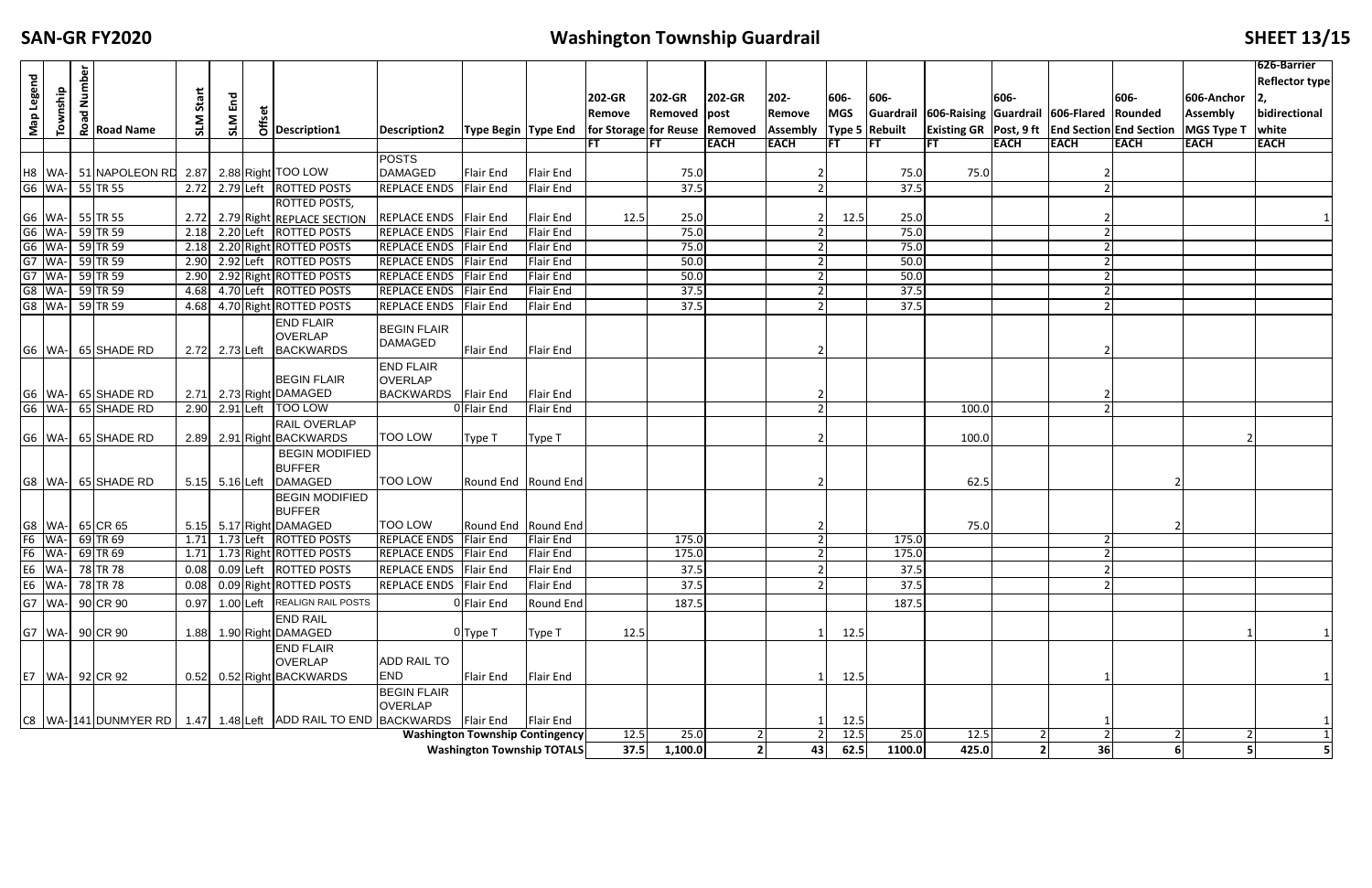### **FX4 FX4 CONSIMISP CONSIMISP GUARDING <b>CONSIMISP SHEET 14**/15

| Map Legend                       | Township      | mber | <b>2</b> Road Name            | Start<br><b>NTS</b> | End<br>SLM | 붑 | bescription1                  | <b>Description2</b> | <b>Type Begin Type End</b>            |           | 202-GR<br>Remove<br>for<br>Storage | 202-GR<br><b>Removed post</b><br>for Reuse   Removed<br><b>IFT</b> | 202-GR<br><b>EACH</b> | $202 -$<br>Remove<br><b>Assembly</b><br><b>EACH</b> | 606-<br><b>MGS</b><br>Type<br><b>IFT</b> | 606-<br>Guardrai<br><b>Rebuilt</b><br><b>IFT</b> | 606-<br><b>Raising</b><br>Existing<br><b>GR</b><br><b>FT</b> | 606-<br>Guardrail End<br>Post, 9 ft Section<br><b>EACH</b> | 606-<br><b>Flared</b><br><b>EACH</b> | 606-<br>Rounded<br><b>End</b><br><b>Section</b><br><b>EACH</b> | 606-<br><b>Anchor</b><br>Assembl type 2,<br>y MGS,<br><b>Type 1</b><br><b>EACH</b> | 626-<br><b>Barrier</b><br><b>Reflector</b><br>bidirectio<br>nal white<br><b>EACH</b> |
|----------------------------------|---------------|------|-------------------------------|---------------------|------------|---|-------------------------------|---------------------|---------------------------------------|-----------|------------------------------------|--------------------------------------------------------------------|-----------------------|-----------------------------------------------------|------------------------------------------|--------------------------------------------------|--------------------------------------------------------------|------------------------------------------------------------|--------------------------------------|----------------------------------------------------------------|------------------------------------------------------------------------------------|--------------------------------------------------------------------------------------|
|                                  | $E2$ WO-      |      | 26 TR 26                      |                     |            |   | 0.03 0.04 Left ROTTED POSTS   | REPLACE ENDS        | Flair End                             | Flair End |                                    | 37.5                                                               |                       |                                                     |                                          | 37.5                                             |                                                              |                                                            |                                      |                                                                |                                                                                    |                                                                                      |
|                                  | E2 WO-        |      | 26 TR 26                      |                     |            |   | 0.03 0.04 Right ROTTED POSTS  | REPLACE ENDS        | Flair End                             | Flair End |                                    | 37.5                                                               |                       |                                                     |                                          | 37.5                                             |                                                              |                                                            |                                      |                                                                |                                                                                    |                                                                                      |
|                                  | <b>E3</b> WO- |      | 42 TR 42                      |                     |            |   | 0.43 0.45 Left REPLACE RAIL   | REPLACE ENDS        | Flair End                             | Flair End | 112.5                              |                                                                    |                       |                                                     | 112.5                                    |                                                  |                                                              |                                                            |                                      |                                                                |                                                                                    |                                                                                      |
|                                  | $E3$ WO-      |      | 42 TR 42                      |                     |            |   | 0.43 0.45 Right REPLACE RAIL  | <b>REPLACE ENDS</b> | Flair End                             | Flair End | 112.5                              |                                                                    |                       |                                                     | 112.5                                    |                                                  |                                                              |                                                            |                                      |                                                                |                                                                                    |                                                                                      |
|                                  | C4 WO-        |      | 56 TR 56                      |                     |            |   | 1.15 1.15 Left ROTTED POSTS   | REPLACE ENDS        | Flair End                             | Flair End |                                    | 37.5                                                               |                       |                                                     |                                          | 37.5                                             |                                                              |                                                            |                                      |                                                                |                                                                                    |                                                                                      |
|                                  | $C4$ WO-      |      | 56 TR 56                      |                     |            |   | 1.15 1.15 Right ROTTED POSTS  | REPLACE ENDS        | Flair End                             | Flair End |                                    | 37.5                                                               |                       |                                                     |                                          | 37.5                                             |                                                              |                                                            |                                      |                                                                |                                                                                    |                                                                                      |
|                                  | $C4$ WO-      |      | 62 TR 62                      |                     |            |   | 3.46 3.46 Left ROTTED POSTS   | REPLACE ENDS        | Flair End                             | Flair End |                                    | 187.5                                                              |                       |                                                     |                                          | 187.5                                            |                                                              |                                                            |                                      |                                                                |                                                                                    |                                                                                      |
|                                  | $C4$ WO-      |      | 62 TR 62                      |                     |            |   | 3.46 3.46 Right ROTTED POSTS  | REPLACE ENDS        | Flair End                             | Flair End |                                    | 187.5                                                              |                       |                                                     |                                          | 187.5                                            |                                                              |                                                            |                                      |                                                                |                                                                                    |                                                                                      |
|                                  |               |      | C <sub>2</sub> WO- 117 CR 117 |                     |            |   | 3.36 3.36 Left   ROTTED POSTS |                     | D Flair End                           | Flair End |                                    | 37.5                                                               |                       |                                                     |                                          | 37.5                                             |                                                              |                                                            |                                      |                                                                |                                                                                    |                                                                                      |
|                                  |               |      | C2 WO- 117 CR 117             |                     |            |   | 3.36 3.36 Right ROTTED POSTS  |                     | 0 Flair End                           | Flair End |                                    | 37.5                                                               |                       |                                                     |                                          | 37.5                                             |                                                              |                                                            |                                      |                                                                |                                                                                    |                                                                                      |
|                                  |               |      | B2 WO-163 TR 163              |                     |            |   | 0.67 0.69 Left ROTTED POSTS   | REPLACE ENDS        | Flair End                             | Flair End |                                    | 50.0                                                               |                       |                                                     |                                          | 50.0                                             |                                                              |                                                            |                                      |                                                                |                                                                                    |                                                                                      |
|                                  |               |      | B2 WO- 163 TR 163             |                     |            |   | 0.67 0.69 Right ROTTED POSTS  | <b>REPLACE ENDS</b> | Flair End                             | Flair End |                                    | 50.0                                                               |                       |                                                     |                                          | 50.0                                             |                                                              |                                                            |                                      |                                                                |                                                                                    |                                                                                      |
|                                  |               |      |                               |                     |            |   |                               |                     | <b>Woodville Township Contingency</b> |           | 12.5                               | 12.5                                                               |                       |                                                     | 12.5                                     | 12.5                                             | 12.5                                                         |                                                            |                                      |                                                                |                                                                                    |                                                                                      |
| <b>Woodville Township TOTALS</b> |               |      |                               |                     |            |   |                               | 237.5               | 712.5                                 |           |                                    | 22 237.5                                                           | 712.5                 | 12.5                                                |                                          | 22                                               |                                                              |                                                            |                                      |                                                                |                                                                                    |                                                                                      |